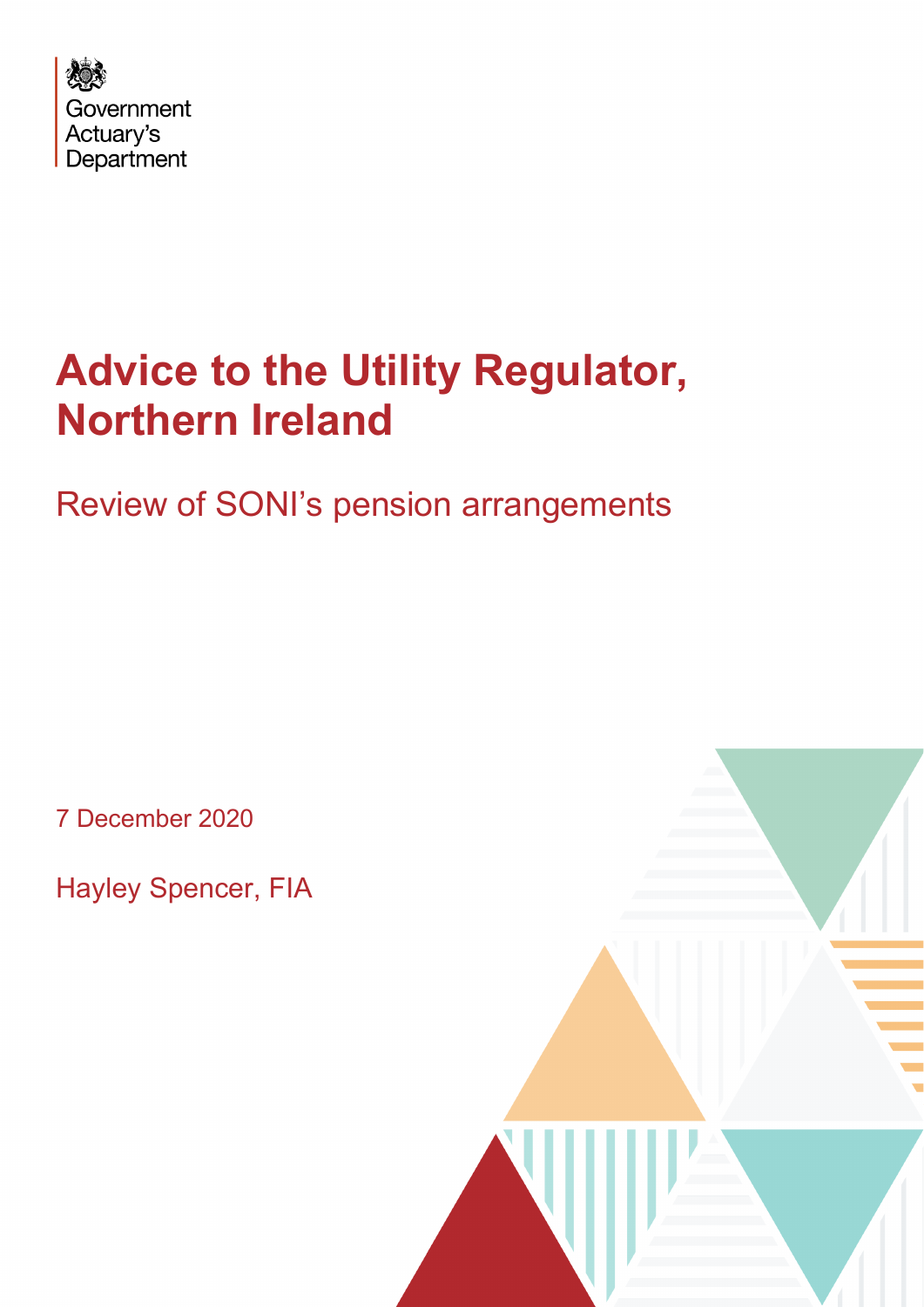## **Contents**

| 1                                                          | <b>Introduction</b>             | 1                |
|------------------------------------------------------------|---------------------------------|------------------|
| $\mathbf{2}$                                               | <b>Valuation approach</b>       | $\boldsymbol{4}$ |
| 3                                                          | <b>DB pension contributions</b> | 13               |
| 4                                                          | Recovery plan                   | 15               |
| 5                                                          | DC pension contributions        | 17               |
| 6                                                          | <b>Summary</b>                  | 18               |
| <b>Appendix A: Scope of work</b>                           |                                 |                  |
| Appendix B: Information used for the review                |                                 |                  |
| Appendix C: Background to scheme funding and contributions |                                 |                  |
| <b>Appendix D: Glossary</b>                                |                                 |                  |

At GAD, we seek to achieve a high standard in all our work. We are accredited under the Institute and Faculty of Actuaries' Quality Assurance Scheme. Our website describes **[the standards](https://www.gov.uk/government/organisations/government-actuarys-department/about/terms-of-reference)** we apply.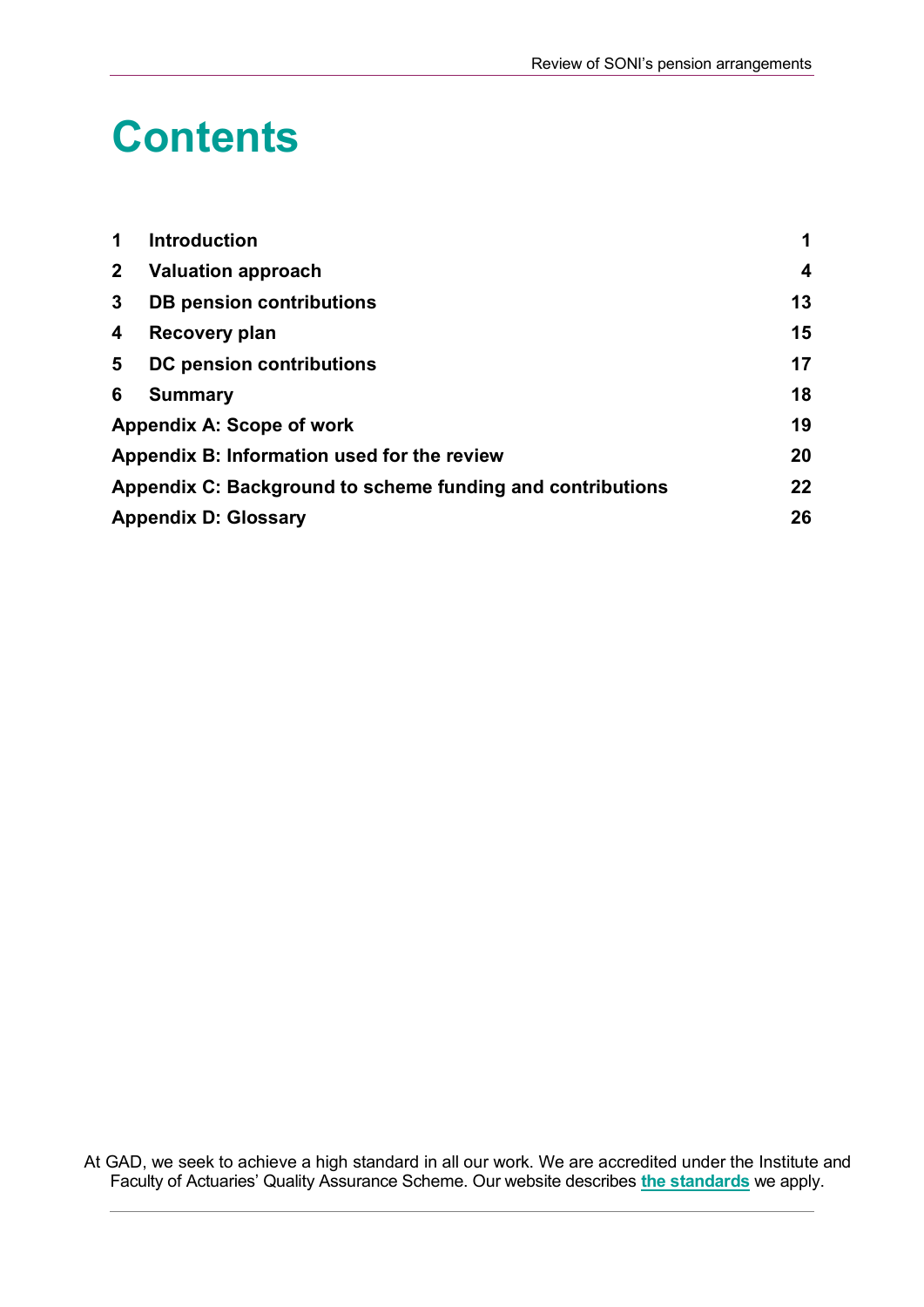## <span id="page-2-0"></span>**1 Introduction**

- 1.1 The Utility Regulator for Northern Ireland (the 'Utility Regulator') is the economic regulator of the electricity system operator for Northern Ireland ('SONI'). The Utility Regulator commissioned the Government Actuary's Department ('GAD') to review certain aspects of SONI's pension arrangements to assist the Utility Regulator in formulating its approach to pension costs over the price control period, 1 April 2020 to 31 March 2025. The scope of my review is detailed in Appendix A.
- 1.2 SONI is required by law to provide a pension scheme for all of its employees. Some employees have additional rights as 'Protected Persons' under Northern Ireland law. Consequently, SONI maintains two sections within its pension arrangements:
	- a *defined benefit scheme* referred to as the Focus Section; and
	- a *defined contribution scheme* known as the Options Section.
- 1.3 This report mainly covers the *defined benefit* ('DB') costs arising from the Focus Section of the SONI Limited Pension Scheme (the 'Scheme').
- 1.4 In my report, I have set out comments on:
	- the data, method and assumptions used for the actuarial valuation as at 31 March 2019;
	- the contributions required to fund the future accrual of benefits within the Scheme;
	- the contributions required to bridge the deficit identified at the 2019 actuarial valuation;
	- The contributions paid in respect of the Options Section
- 1.5 The valuation at 31 March 2019 and corresponding Schedule of Contributions have recently been finalised. SONI are now required to make these payments, regardless of the allowance the Utility Regulator provides.
- 1.6 Our overall view is that the assumptions used within the valuation and to request pension costs are within a reasonable range. However, it is important to note that there is a range of assumptions that might be viewed as reasonable. It is important to consider scheme circumstances and objectives when setting assumptions.
- 1.7 The next valuation is due as at 31 March 2022. Contribution requirements after 30 June 2023 (the statutory deadline for completing the 2022 valuation) will be subject to change. The Utility Regulator may therefore wish to separately consider costs requested after 30 June 2023. The 2022 valuation will provide an opportunity to explore the merits of alternative approaches in light of relevant objectives (for example, ensuring that the consumer interest is considered and appropriately represented).

### **Limitations**

- 1.8 This report is a high-level review of SONI's pension arrangements intended to support the Utility Regulator's Final Determination on the costs requested by SONI.
- 1.9 Scheme benefits are one of the main determinants of DB pension schemes' ultimate costs. There have been no changes to benefits since the previous price control. Reviewing the benefits was not specified in the work package, therefore we have not considered these as part of this review.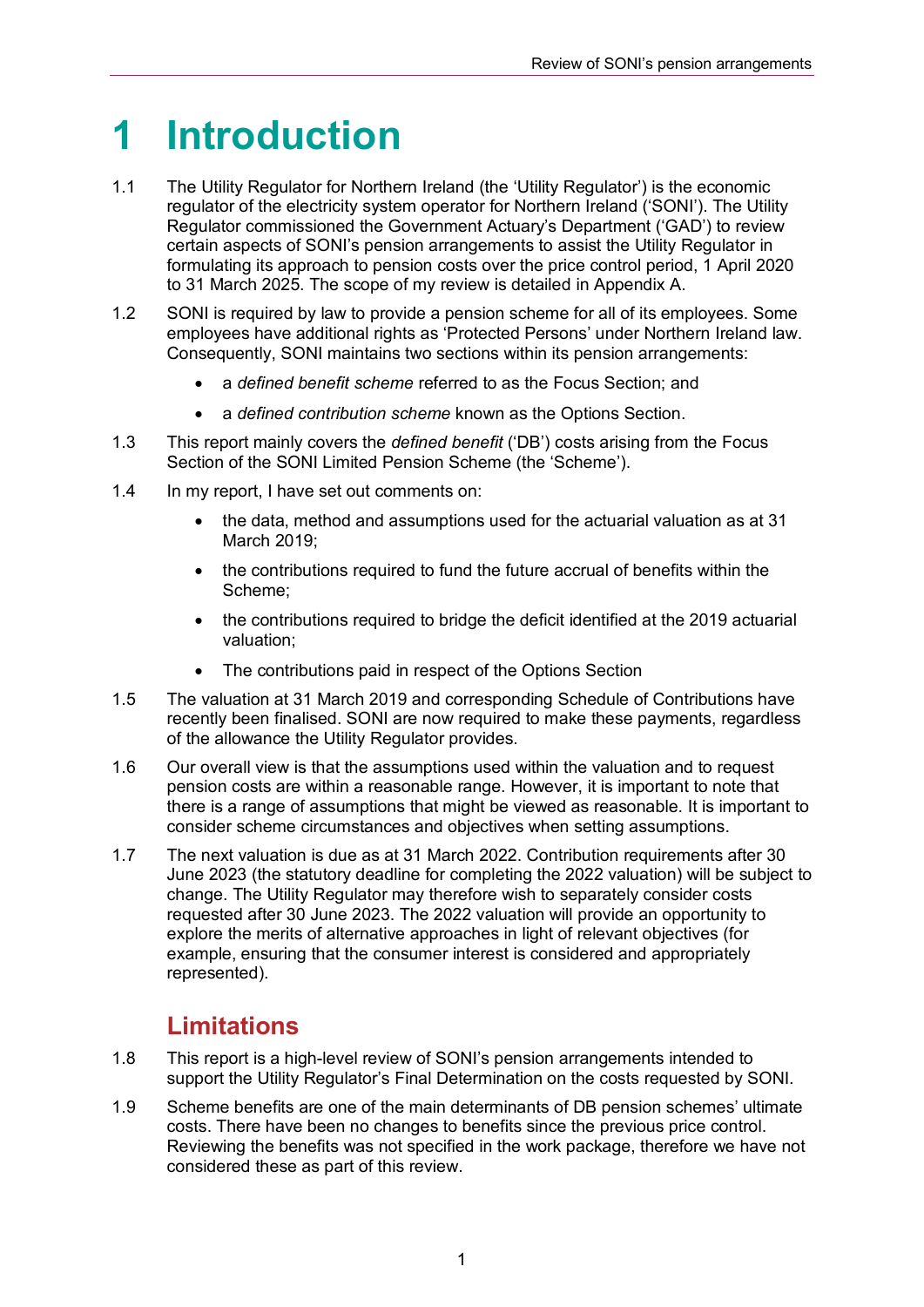- 1.10 The Scheme's investment strategy affects its investment return (and therefore its current and future *funding levels*) and the choice of actuarial assumptions for funding valuations. A number of factors affect schemes' investment strategies such as *employer covenant*, *risk appetite* and *maturity*. Reviewing the Scheme's investment strategy is not in the scope of this report.
- 1.11 The Scheme's *employer covenant* is a fundamental factor which underpins both the investment and funding strategies. The strength of the sponsoring *employer's covenant* relates to the ability and the willingness of the sponsor to pay contributions into the scheme such that it is suitably funded. Reviewing the strength of the *employer covenant* is outside the scope of this review. However, we understand that the Trustees have assessed the *covenant* to be 'strong' for purposes of the most recent actuarial valuation (the highest category in the Pensions Regulator grading).
- 1.12 Scheme expenses will also impact the ultimate costs of SONI's pension arrangements. Reviewing the expenses associated with SONI's pension arrangements is not in the scope of this report.
- 1.13 This review considers SONI's pension arrangements only. It is recognised that pension arrangements are only part of overall remuneration packages.
- 1.14 This report compares the Scheme with publicly available information on other UK private sector *DB pension schemes*. Such comparisons do not take into account factors which affect particular industries, sponsoring employers or pension schemes in isolation, and are provided as a guide only.
- 1.15 Pension schemes' benefits, investment strategies and funding approaches should reflect each scheme's particular circumstances. It is beyond the scope of this report to consider all such factors. It is recognised that a 'one-size fits all' approach is not appropriate. This review must not be interpreted as advising that a particular approach is necessarily inappropriate.

### **Information used**

- 1.16 Appendix B lists the information on SONI's pension arrangements which has been provided to us by the Utility Regulator, as well as information in the public domain, such as that published by The Pensions Regulator ('TPR') and the Pension Protection Fund ('PPF'). My analysis is based solely on this information and relies on it being complete and accurate. I have not independently verified any of the information provided.
- 1.17 The Utility Regulator was shown a draft of this report before it was finalised, for comment and to check factual accuracy. The Utility Regulator's comments have been borne in mind when preparing the final version.

### **Distribution and publication of this report**

- 1.18 This report is addressed to the Utility Regulator for Northern Ireland. I am aware that the Utility Regulator may make this report available to other parties, including SONI and the Scheme's Trustees. GAD reserves the right to review and comment on any documents in which the Utility Regulator quotes or refers to this report in part.
- 1.19 Advice provided by GAD to the Utility Regulator is intended solely for the use of the Utility Regulator. GAD does not accept any responsibility to third parties who may read this report or extracts from it.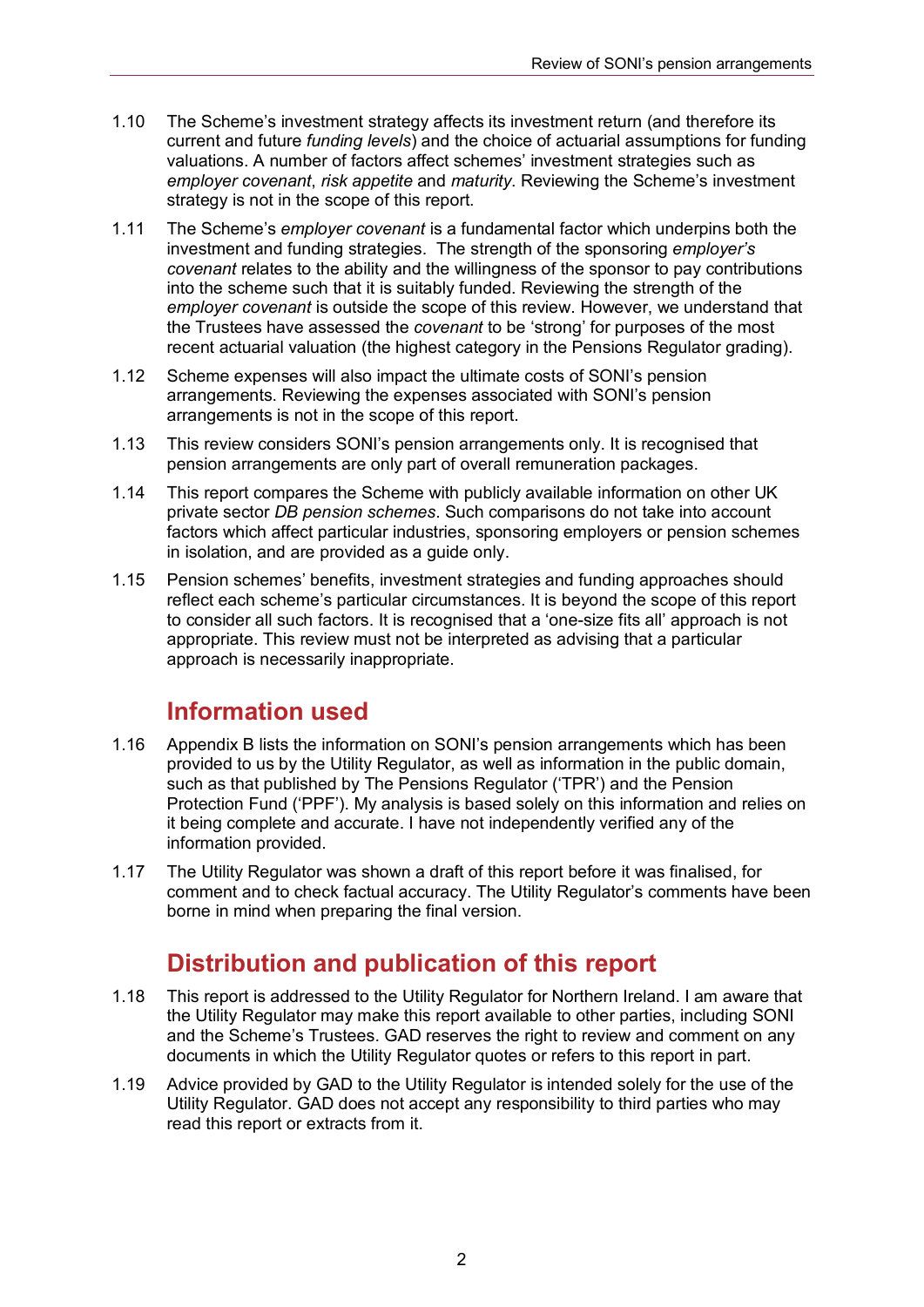### **Compliance**

- 1.20 This work has been carried out in accordance with the applicable Technical Actuarial Standard: TAS 100 issued by the Financial Reporting Council ('FRC'). The FRC sets technical standards for actuarial work in the UK.
- 1.21 GAD are accredited under the Institute and Faculty of Actuaries' Quality Assurance Scheme, our website describes [the standards](https://www.gov.uk/government/organisations/government-actuarys-department/about/terms-of-reference) that we apply.

pencer

**Hayley Spencer Fellow of the Institute and Faculty of Actuaries Government Actuary's Department**

**7 December 2020**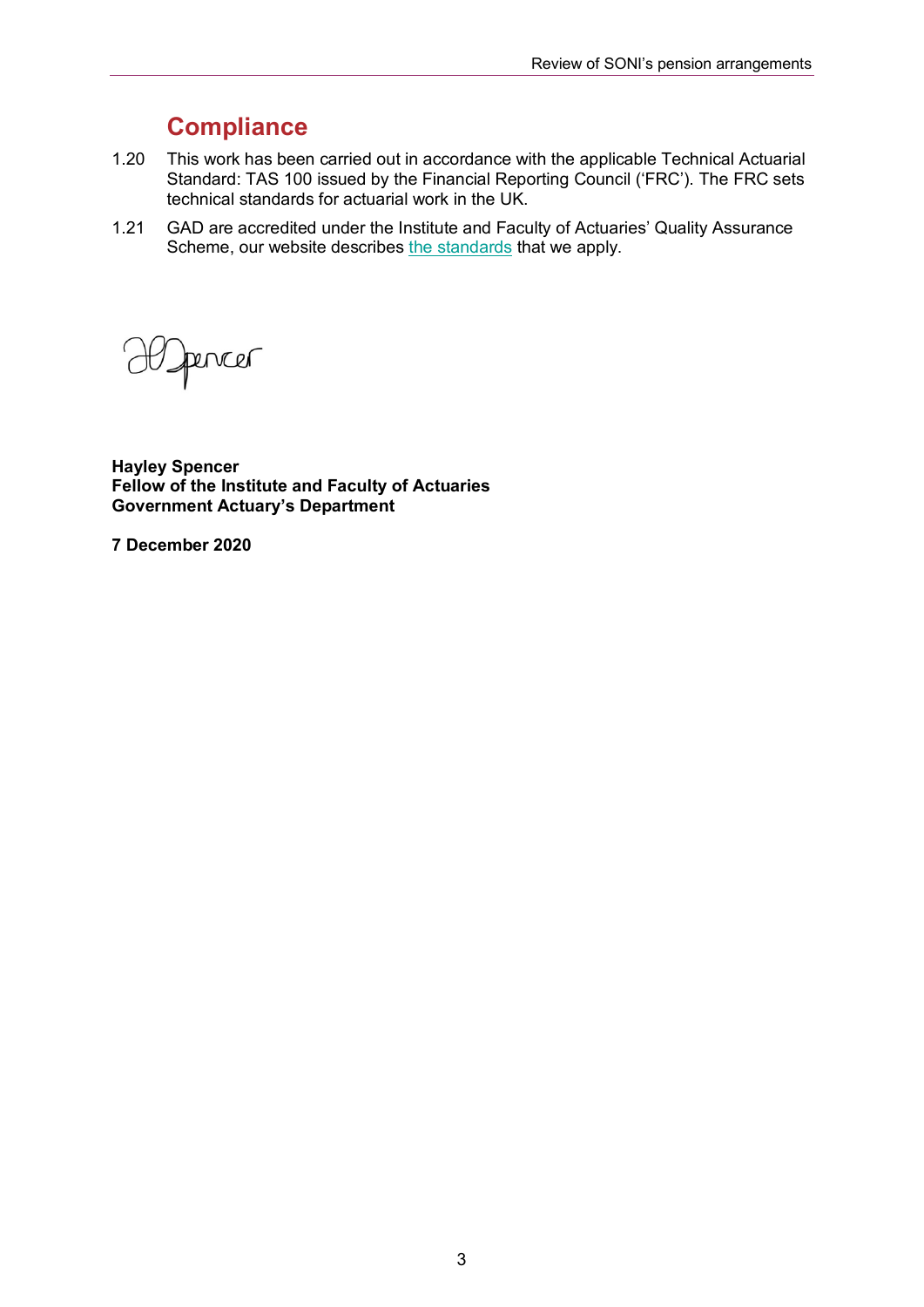## <span id="page-5-0"></span>**2 Valuation approach**

Overall, we have no major concerns with the approach used to determine SONI's defined benefit pension costs at the most recent valuation. There were, however, several notable changes from the valuation at 31 March 2016.

The mortality assumptions have been updated for the valuation at 31 March 2019. The updated assumptions have increased liabilities, all else being equal. The approach in setting mortality assumptions has been updated to introduce more prudence within the assumption. However, we note that over the three-year period between the 2016 and 2019 valuations, there was a general reduction in life expectancies assumed by other schemes in the DB universe. If the Scheme followed this trend of assuming a lower life expectancy in the 2019 valuation, then the reported liabilities and employer contribution rate would be lower.

The financial assumptions such as the discount rate and the CPI inflation assumption have moved in a way which increases the expected cost of future pension benefits at the 2019 valuation. However, the methodology for setting the financial assumptions is broadly unchanged, and therefore we understand that the prudence allowed for in these assumptions is consistent with that allowed for in the 2016 valuation.

The Scheme's funding level on the *Technical Provisions* basis decreased from 98% in the 2016 valuation to 89% in the 2019 valuation. However, over the same period the estimated solvency funding level increased from 58% to 68%. The solvency funding level shows the level of benefits the Scheme would be able to provide should the liabilities be transferred to an insurer, known as a *buy-out*. This would suggest that the *Technical Provisions* basis at the 2019 valuation is a stronger measure than at the 2016 valuation.

- 2.1 The results of a pension scheme's actuarial funding valuation, and therefore the sponsor's future cash contributions depend on the assumptions adopted for that assessment. Assumptions must be made in relation to both the financial aspects of the pension scheme and the demographic aspects of the scheme membership. This section looks at the assumptions adopted for the funding valuation at 31 March 2019 and compares the assumptions used with publicly available information on other UK private sector *DB schemes*.
- 2.2 The pension costs requested by SONI are primarily driven by the cost of funding the Scheme. The Scheme underwent an actuarial valuation as at 31 March 2019, with the next valuation due no later than 31 March 2022 and finalised by 30 June 2023.
- 2.3 The Scheme Actuary prepares an actuarial valuation on behalf of the Trustees in accordance with the prevailing legislation. The Trustees will take advice and consult with the sponsor, but they are ultimately responsible for setting the method and assumptions to use in calculating the size of the Scheme's benefit obligations.
- 2.4 Scheme benefits are one of the main determinants of DB pension schemes' ultimate costs. The benefits that the Scheme provides are established by the Trust Deed and Rules. We understand that there have been no changes to benefits since the previous price control. Reviewing the benefits was not specified in the work package, therefore we have not considered these as part of this review.
- 2.5 The Trustees are responsible for determining the cost of providing the scheme's benefits on a *Technical Provisions* basis. This basis is set prudently and assumes the continued support of the SONI as the sponsoring employer.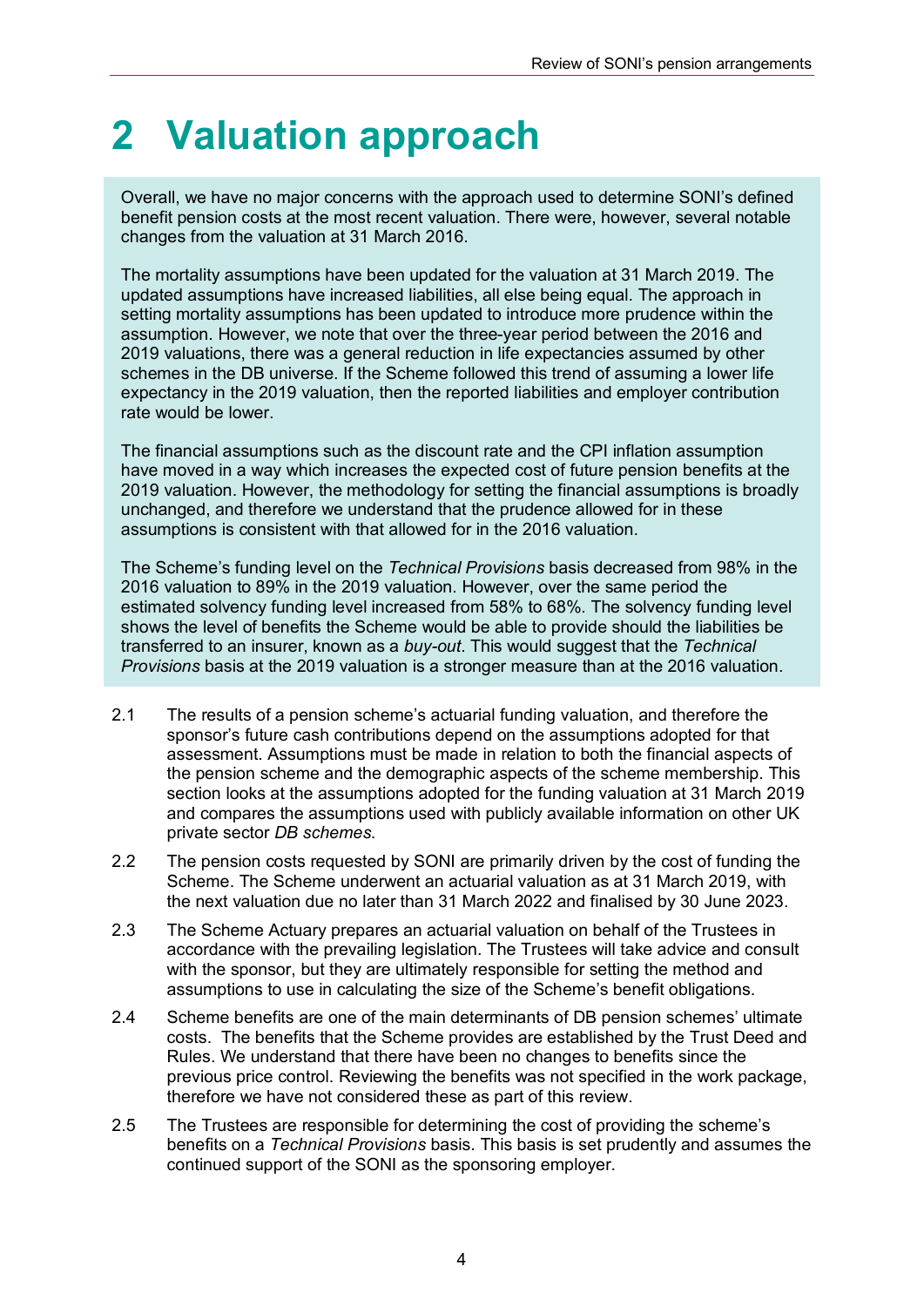- 2.6 An actuarial valuation can be separated into three constituent parts: the method; the data; and the assumptions. In this section I have reviewed the actuarial valuation as at 31 March 2019 of the Scheme broken down by these areas. The assumptions chosen are the most material to the ultimate cost.
- 2.7 At the actuarial valuation as at 31 March 2019, the ongoing funding position of the scheme is assessed on a '*Technical Provisions'* basis. The *Technical Provisions funding level* had fallen to 89% (resulting in a deficit of £4.39m) and the employer contribution rate increased to 52% as at 31 March 2019. In 2016 the Scheme was 98% funded and the employer contribution rate was 38.4%.

|                                           | <b>31 March 2016</b> | <b>31 March 2019</b> |
|-------------------------------------------|----------------------|----------------------|
| <b>Technical Provisions funding level</b> | 98%                  | 89%                  |
| Deficit (£000)                            | £706                 | £4,390               |
| <b>Employer Contribution Rate*</b>        | 38.4% p.a.           | 52.0% p.a.           |
| Solvency estimate funding level           | 58%                  | 68%                  |

#### **Table 2.1: Results of the actuarial valuations of the Scheme**

\*The contribution rate quoted includes 0.7% p.a. in respect of premiums to insure death in service benefits for active members.

- 2.8 Individually the assumptions in the valuation are within a reasonable range. Specific assumptions are discussed in more detail below. Overall the valuation basis is stronger than the previous valuation, placing a greater value on the scheme liabilities.
- 2.9 Despite the reduction in the *Technical Provisions funding level*, the *solvency* estimate *funding level* has increased from 58% to 68%. The *solvency* estimate is what the Scheme would need to pay to *buy-out* the benefits with an insurer. The *solvency* assumptions are lower risk than the *Technical Provisions* assumptions, reflecting those adopted by insurance companies, and hence lead to a higher assessment of the value of the liabilities (in particular, a lower future return on assets is assumed).
- 2.10 A valuation process involves consultation between trustees and sponsoring employer to agree an appropriate outcome. We understand a key objective from the Utility Regulator is to ensure that the consumer interest is appropriately taken into account when assessing pension costs. We recommend the Utility Regulator seeks to understand the extent to which SONI have represented consumer interests in its recent valuation discussions, having appropriate regard to the impact for current and future consumers. The Utility Regulator should consider engaging with SONI to ensure it is satisfied that suitably robust discussions with the Trustees about the level of *prudence* in the assumptions occur at future valuations.

### **Method**

2.11 The actuarial method chosen for the valuing of the scheme's benefit obligation is the *Projected Unit method*. This is the method most typically chosen by trustees of *Defined Benefit pension schemes* in valuing benefit obligation.

### **Data**

2.12 I have not been provided with membership data from the Scheme and a review of the membership data is outside of the scope of my review.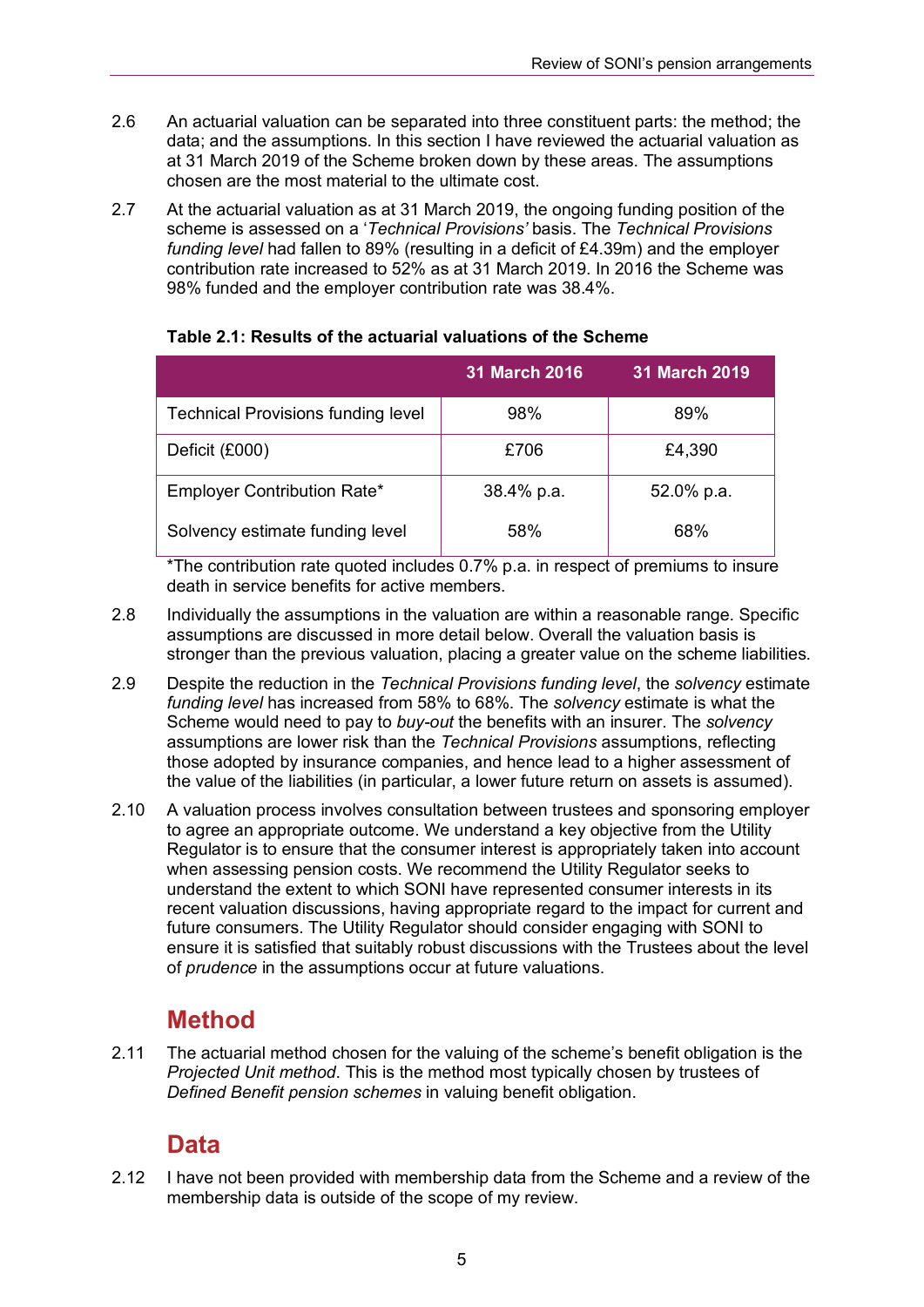2.13 From summary data provided by the Scheme Actuary within the Scheme Funding Report, I note the size of the active membership has significantly decreased since the previous valuation from 28 to 12 members, and the number of members currently in receipt of a pension has doubled, from 10 members as at 31 March 2016, to 20 members three years later. The profile of the membership will in part determine the *maturity* of the scheme and the cashflow profile.

### **Assumptions**

- 2.14 Generally, assumptions will affect the timing of when contributions are made rather than the actual cost of providing benefits (higher contributions in the short-term will result in lower contributions in the long term and vice versa). However, noting the Utility Regulator's consumer interest objective, there is also the issue of intergenerational equity between consumers when considering the timing of contributions or payment of *deficit repair contributions*.
- 2.15 The risk of a Scheme being unable to pay benefits in future years is reduced if it is funded on a lower risk (*Technical Provisions*) basis. It reduces the reliance on SONI to pay *deficit repair contributions*, in excess of those to meet benefit accrual. It also increases the estimated present value of the liabilities. This is important as it determines how much money current (and future) consumers are required to pay through pass through costs.
- 2.16 The strength of the basis could therefore be considered a matter of timing. All else being equal, a lower risk basis means more money is required earlier, hence the increase in employer contribution rate and *deficit repair contributions* now.
- 2.17 The assumptions used for funding purposes are set by the pension scheme trustees, after taking actuarial advice, and are agreed by the sponsoring employer. The assumptions for assessing the *Technical Provisions* must be prudent, with the degree of *prudence* depending on the scheme's circumstances, in particular the trustees' view of the sponsoring *employer covenant*. Typically, the stronger the *employer covenant* the lower the margin for *prudence*. The main source of *prudence* is generally contained within the *discount rate.*

## **Discount rate**

- 2.18 The *discount rate* is the rate at which a scheme's expected future benefit outgo is discounted back to provide a current capitalised value. It can be thought of as corresponding to an assumed rate of return on the scheme's assets. The assumed *discount rate* is usually the most important valuation assumption in determining contribution requirements because valuation outcomes are very sensitive to changes in the *discount rate.* For example, a 0.5% p.a. increase in the *discount rate* could reduce SONI's ongoing contributions calculated at the 2019 funding valuation in respect of new benefit accrual from 52% to 46.7% and increase the *funding level* from 89% to 97.2%.
- 2.19 The *discount rates* used in 2016 and 2019 valuations are consistent when comparing the returns relative to the yields available on UK government bonds (gilt yields) at the relevant dates. This approach is typical of other pension schemes, it is market related, and schemes then adjust their expected return above the risk-free rate to allow for the excess returns that might be expected from the schemes' investment strategies. However, we have not considered the Scheme's investment strategy to comment on whether the assumed outperformance is reasonable, but we note it is within a reasonable range when benchmarking against other DB schemes.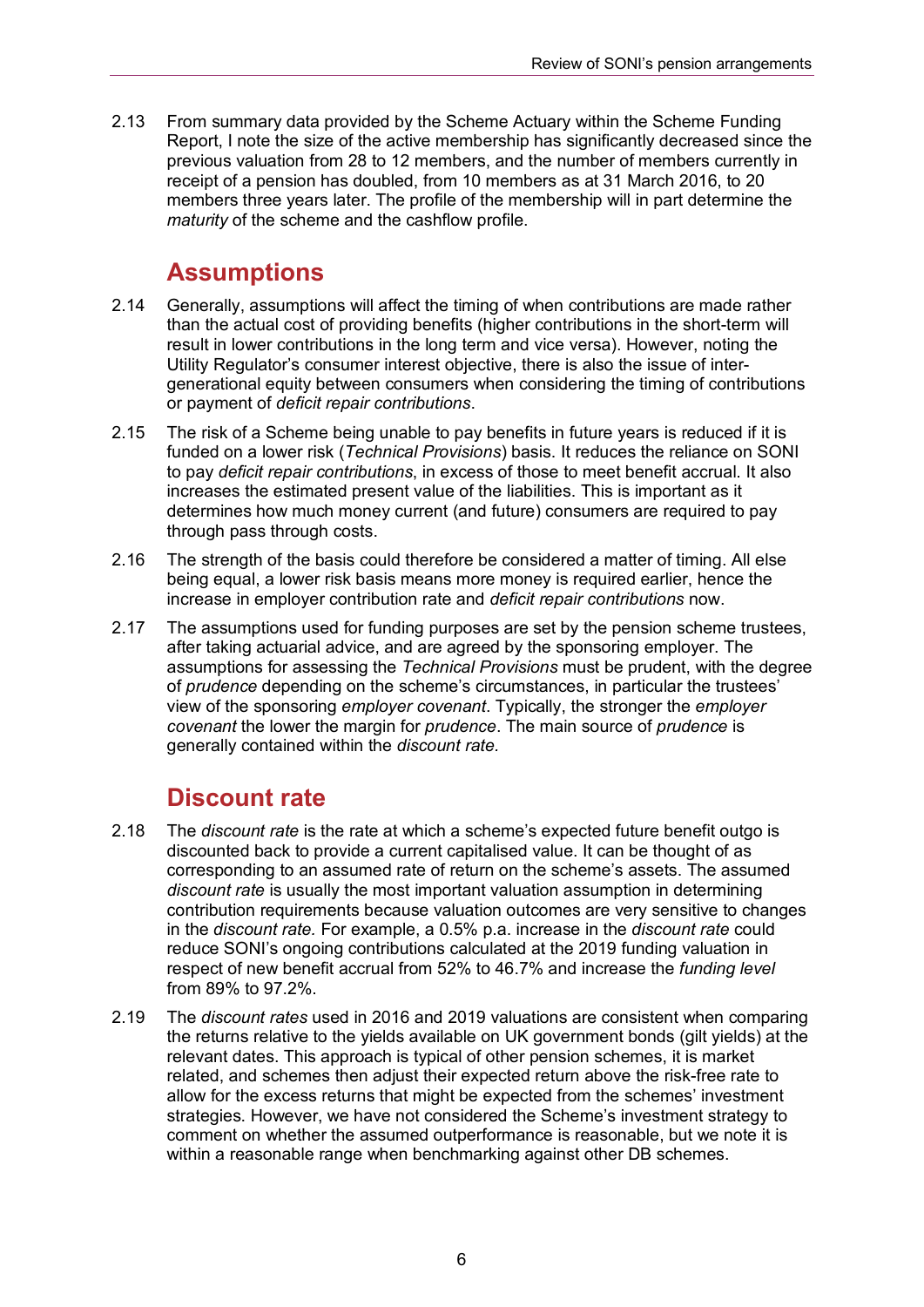- 2.20 The Trustees have adopted a dual *discount rate* approach. The obligation in respect of current pensioners is discounted at a rate of 2.05% p.a. For those either still accruing pension, or with deferred pensions, the *discount rate* assumption up until their retirement date is higher at 3.40% p.a. This reflects the higher levels of risk that can be taken in respect of the active or deferred members as there is a longer period for experience to prove favourable. This approach is fairly common practice.
- 2.21 The dual *discount rate* approach for a closed scheme, such as the Scheme, implies that a scheme will reduce their risk over time, as pensioners become a larger proportion of the scheme's membership.
- 2.22 There has been a decrease in gilt yields between 2016 and 2019 which in turn lowered the *discount rate*. Beyond this, the Trustees have not made a change in the approach deriving the *discount rate*. The *discount rate* has decreased by 0.70% p.a. pre-retirement and 0.75% p.a. post-retirement. A decrease in *discount rate* increases the present value of the liabilities and the employer contribution rate required.
- 2.23 In isolation, it would be expected that the impact of market conditions changes on the *discount rate* have placed approximately a 12% higher value on the value of the liabilities.
- 2.24 The *discount rate* is within a reasonable range when benchmarking against other publicly available data, as shown in Table 2.2 below.

|                                  | <b>SONI Limited Pension Scheme -</b><br><b>Focus section</b><br><b>Discount rates at actuarial valuations</b><br>dated 31 March |       | <b>TPR scheme</b><br>funding analysis<br>average nominal<br>discount rate |
|----------------------------------|---------------------------------------------------------------------------------------------------------------------------------|-------|---------------------------------------------------------------------------|
|                                  | 2019                                                                                                                            | 2016  | Tranche 13 <sup>1</sup>                                                   |
| Pre-retirement<br>discount rate  | 3.40%                                                                                                                           | 4.10% | 3.54%                                                                     |
| Post-retirement<br>discount rate | 2.05%                                                                                                                           | 2.80% | 2.20%                                                                     |

#### **Table 2.2: Discount rate assumptions benchmarked**

- 2.25 In setting the *discount rate* assumptions the Trustees will allow for a margin for *prudence*, it is necessary to take account of factors such as the variance in the return on scheme assets and the strength of the employer covenant. Accordingly, there is scope for the valuation assumptions to vary between triennial valuations depending on factors such as a changing level of risk, a changing strength of the employer covenant and affordability considerations.
- 2.26 Assessing the appropriateness of the *discount rate* selected by the Trustees at the 2019 actuarial valuation in more detail would require consideration of the Scheme's investment strategy. This is outside the scope of my review. However, we note that it is within a reasonable range when benchmarking.

<span id="page-8-0"></span> $1$  The Pensions Regulator produce summary statistics on submitted valuations each year in their yearly [Scheme Funding Analysis](https://www.thepensionsregulator.gov.uk/en/document-library/research-and-analysis/scheme-funding-analysis-2020/scheme-funding-analysis-2020-annex) and the [Annex.](https://www.thepensionsregulator.gov.uk/en/document-library/research-and-analysis/scheme-funding-analysis-2020/scheme-funding-analysis-2020-annex) Tranche 13 refers to valuations submitted to regulator between 22 September 2017 and 21 September 2018. This is the latest information provided by the Pensions Regulator, it should be noted that the valuation as at 31 March 2019 would be covered by the period after this and included in Tranche 14.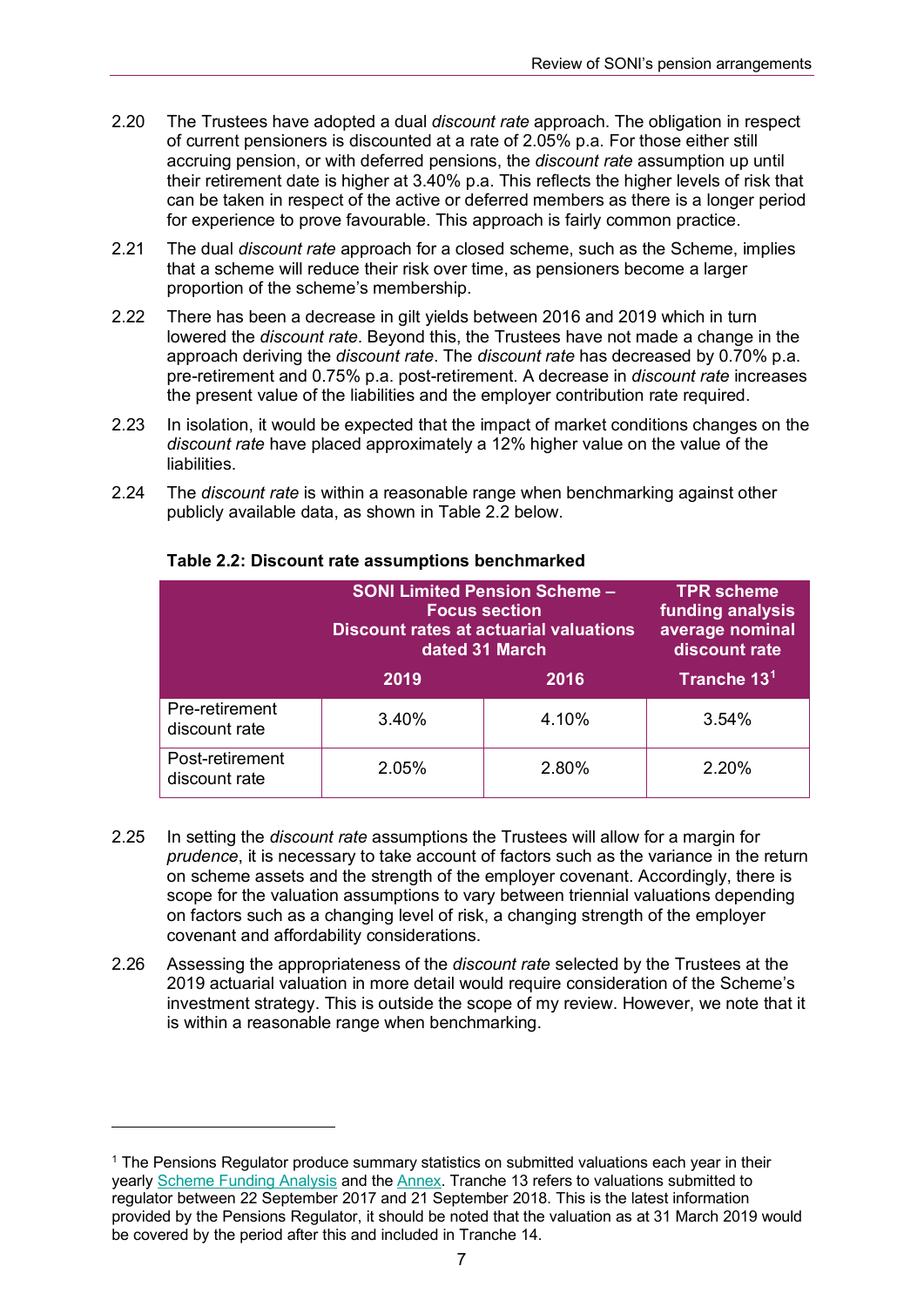### **Inflation**

- 2.27 The Trustees determine as a part of their valuation an assumption for future inflation. Pensions provided by the Scheme are linked to inflation, and therefore this assumption dictates the size of the benefit that will be awarded in the future.
- 2.28 The pensions in payment are increased in line with the Pension Increase Order for Northern Ireland, currently in line with CPI (Consumer Prices Index). The approach to setting this assumption remains unchanged from the previous valuation, the Statement of Funding Principles describes the method for setting the inflation assumption. RPI (Retail Prices Inflation) is calculated with reference to:
	- the average market view of future price inflation derived through the comparison of the yield available on government bonds that are not linked to inflation and those that are linked to RPI inflation
	- the Treasury targets for UK inflation
	- inflation swap pricing
- 2.29 CPI is the more material assumption than RPI, as this is the assumption that drives inflation increases for pensions. CPI is set relative to RPI with an inflation wedge, the expected long-term gap between CPI and RPI. This is a common approach, and it is used because there are no market instruments that are CPI linked, and therefore there is no way of determining a market expected CPI assumption.
- 2.30 The CPI inflation wedge is unchanged from the 2016 valuation to the 2019 valuation, and the Trustees have assumed that long term CPI will be 1.0% p.a. lower than the market consensus of RPI. This was not an unreasonable assumption for the 2019 valuation. However, since the 2019 valuation the House of Lords Economic Affairs Committee published its report on 'Measuring Inflation', which initiated a consultation published in January 2020 into the future of RPI. On the 25<sup>th</sup> November 2020 the UK Statistics Authority and HM Treasury published their joint response to the consultation on the potential reform of RPI. This confirmed that the methodology for calculating RPI will be aligned with that for CPIH in February 2030. All else being equal, we would expect to see a reduction in the assumed RPI to CPI gap applying for the 2022 valuation.
- 2.31 It does not appear that the method for setting this assumption allows for an inflation risk premium (which would reduce the inflation assumption). The argument for the inflation risk premium is an academic one. It is a theory of the yield curve that investors holding instruments for long periods of time take on inflation risk. To compensate investors for this risk taken on, the yield (the compensation for taking on the risk) is therefore higher. For those using the yield curve to derive an inflation assumption, it is therefore necessary to adjust the yield curve to remove the assumed premium. This is one area that employers may propose is reflected in valuation assumptions. We suggest you discuss with SONI whether an allowance was considered and the approach to take at future valuations.
- 2.32 Varying the inflation assumption would have a significant effect on the liabilities, as shown by the sensitivity analysis in the Scheme Funding Report. For example, a 0.5% reduction in the CPI assumption from 2.65% to 2.15% would reduce the employer contribution rate by 6% and increase the *Technical Provisions funding level* by approximately 7.5%.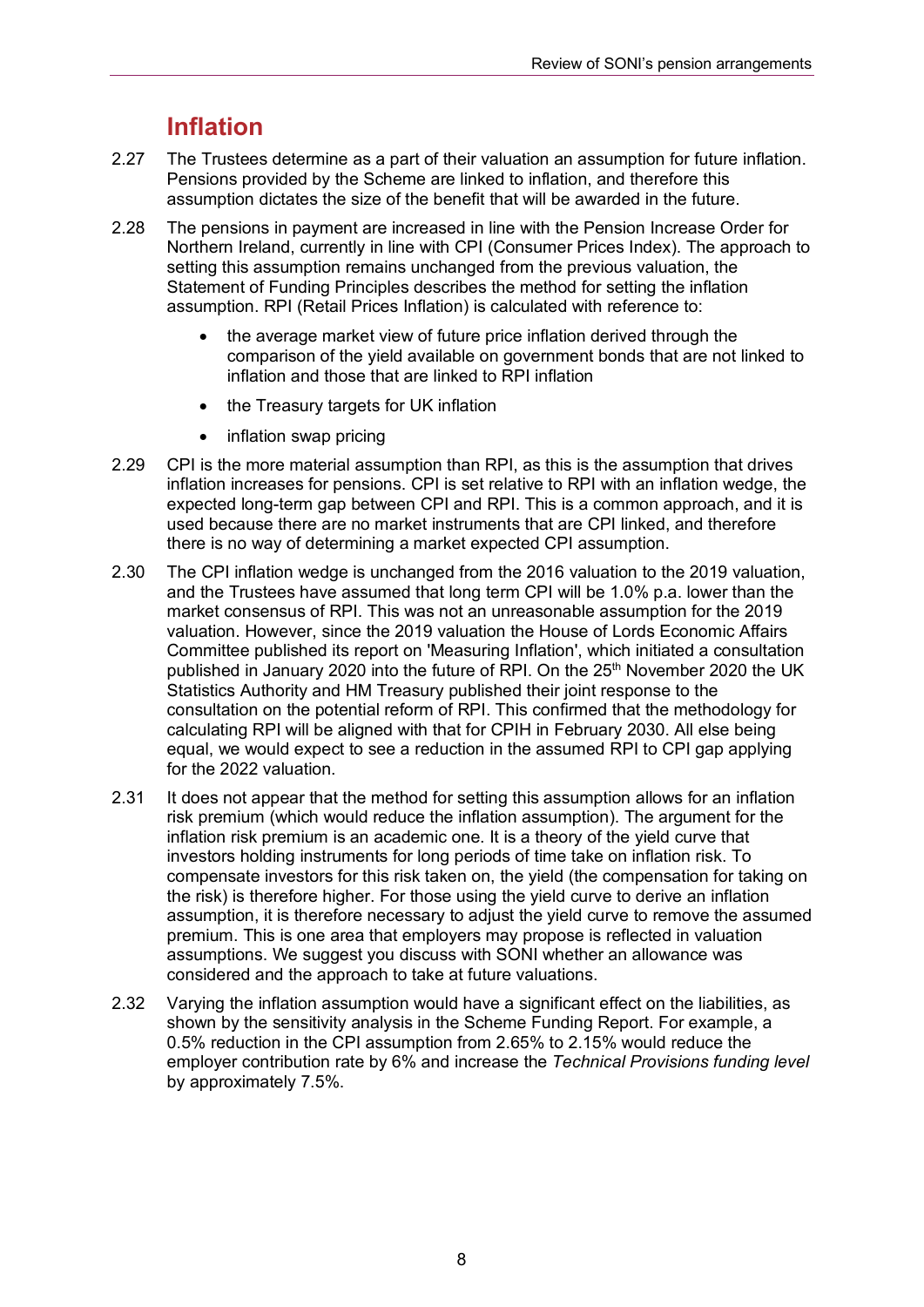2.33 The Utility Regulator has noted that the inflation assumption of 2.65% is higher than that included in the Business Plan. This assumption has increased from 2.30% in the previous valuation. The inflation assumption set by the Trustees is market derived at the effective date of the valuation and set independently from the sponsoring employer SONI, although SONI would be consulted on the assumptions used. I suggest the Utility Regulator discuss this with SONI. There may be justifiable reasons why the assumptions vary. For example, the Trustees may have included a margin for *prudence* within the expected long-term inflation assumption, or the Business Plan may have been using a CPI assumption derived at a different date or using a different method.

### **Salary increases**

- 2.34 The salary increase assumption does not appear unreasonable relative to general industry assumptions. It appears to be set as an addition of 1.25% to the CPI inflation assumption. It is expected that salary inflation may be higher than prices inflation, including allowances for promotion. This is a common approach, and the method is unchanged between the 2016 and 2019 valuations.
- 2.35 According to the sensitivity analysis in the Scheme Funding Report, it is noted that the assumption around salary increases has limited impact on the estimated value of the liabilities or the contribution rate.
- 2.36 In the absence of further information, it is not possible to comment on other factors which may have been relevant in setting the assumption, and discussions that SONI have had with the Trustees around expected salary increases.
- 2.37 The *Technical Provisions* basis is set prudently, and therefore it may be that the Trustees have included a margin for *prudence* within the expected long-term salary increase assumption. The salary increases assumed by the Trustees may therefore be higher than those included within SONI's business plan. This is something that should be discussed with SONI.

## **Mortality**

- 2.38 Demographic assumptions impact the expected value of benefits to be paid. The most material of which is the mortality assumptions. Longevity is a principal risk for funding *defined benefit pension schemes*, as the ultimate cost of providing benefits depends on the period of time that members receive them in retirement. Such assumptions should reflect the membership of the scheme (in other words, whether the members' industry or geographical location suggests they might live for shorter or longer than average) and should allow for expected future improvements in longevity.
- 2.39 Actuarial assumptions for mortality are broken down into two features:
	- **Base table** this records the probability of death for male and female lives by age in a given calendar year, the base year
	- **Improvement table** this records the improvements in longevity that are expected in future years by age and by gender. It is common for this assumption to be made up of a short term and a long-term assumption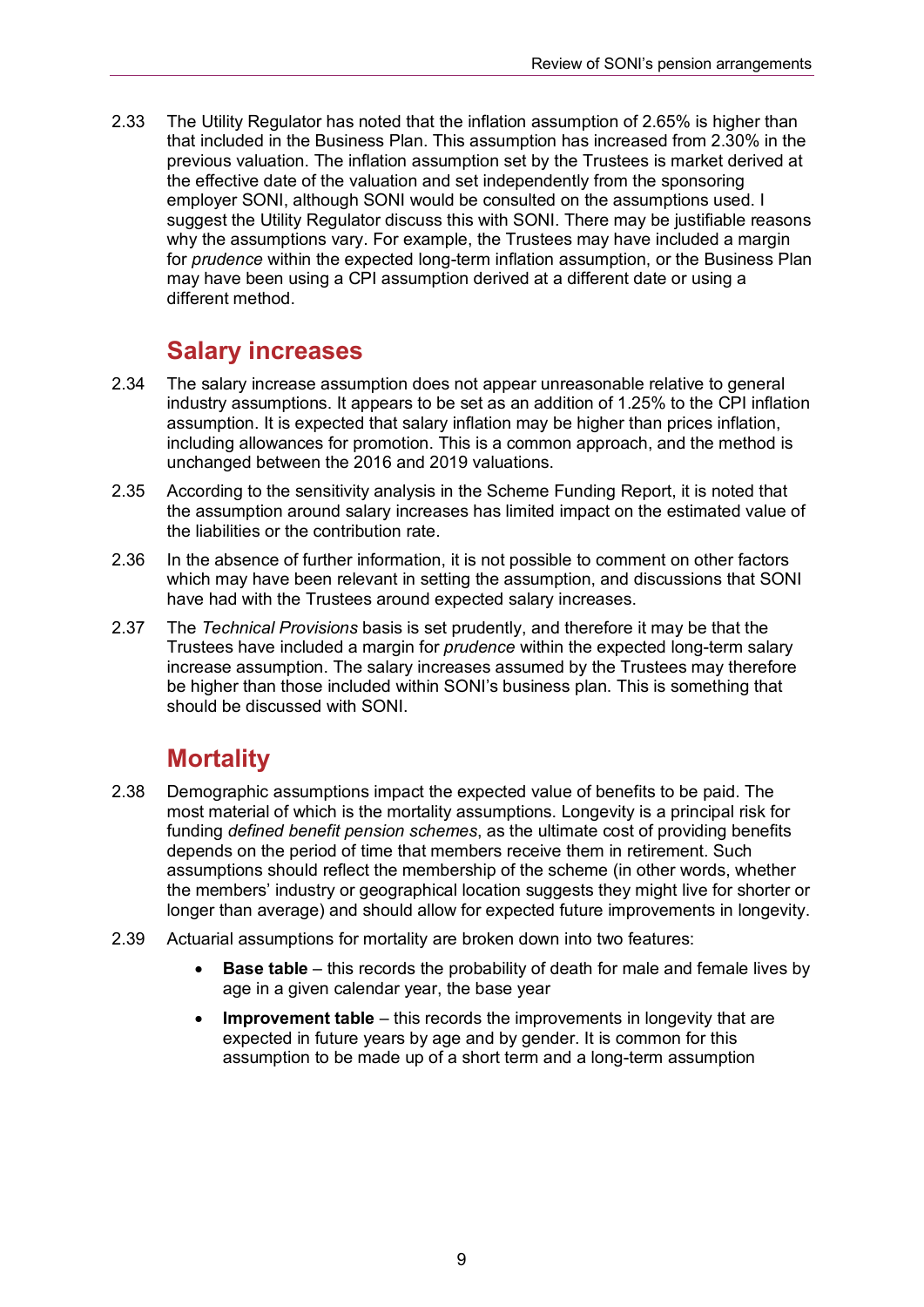|                    | <b>SONI Limited Pension Scheme - Focus section</b><br><b>Assumptions at actuarial valuations dated 31</b><br><b>March</b> |                                                                      |  |
|--------------------|---------------------------------------------------------------------------------------------------------------------------|----------------------------------------------------------------------|--|
|                    | 2019                                                                                                                      | 2016                                                                 |  |
| Base table         | 95% of S3NA Light Tables                                                                                                  | 100% of S2NA                                                         |  |
| Improvement tables | 2018 CMI model with a<br>long-term improvement<br>rate of 1.5% p.a. and an<br>initial improvement of<br>$0.5%$ p.a.       | 2015 CMI model with a<br>long-term improvement<br>rate of 1.25% p.a. |  |

#### **Table 2.3: Mortality assumptions adopted by the Scheme in the 2019 and 2016 Technical Provisions bases**

- 2.40 For the 2016 actuarial valuation, the Trustees adopted mortality assumptions in line with those typically used by many *DB pension schemes* at the time. For smaller sized schemes, limited scheme specific data experience is available to analyse and inform setting of assumptions. This means it is more likely that larger schemes will adopt variant assumptions. It also leads to the adoption of common mortality assumptions across the majority of *DB pension schemes*.
- 2.41 For the 2019 actuarial valuation, the Trustees have adopted the most recent series of base tables available. These are produced by the Continuous Mortality Investigation ('CMI') and relate to current mortality rates.
- 2.42 Since the 2016 valuation, the Trustees elected to vary the approach to setting mortality assumptions by:
	- using the *light* tables. These tables are appropriate for a membership that is expected to experience lower rates of mortality (and longer life expectancy) than the typical *defined benefit* pensioner population that comprises the Series 3 (S3) dataset
	- decreasing assumed mortality rates by applying a weighting of 95%. This effectively reduces the expected chance of death in a year by 5% for each age
	- updating the long-term future improvement assumption to 1.5% each year. This marks an increase of 0.25% each year from the previous valuation
	- updating the initial rate of future improvement assumption to 0.5% each year. This marks a decrease of 0.75% each year from the previous valuation.
- 2.43 The first three bullet points in the preceding paragraph would serve to increase assumed life expectancies, whilst the fourth would lead to a reduction. Overall, the changes in approach will increase assumed life expectancies and therefore the expected length of time members will receive pensions. This increases the estimated value of the liabilities, all else being equal.
- 2.44 The Trustees will have received advice from the Scheme Actuary in setting assumptions. In the analysis of surplus included within the Scheme Actuary's Scheme Funding Report, the changes to assumptions, which I understand to be principally the change in the mortality assumption, has worsened the Scheme's funding position by £1.6m. The Utility Regulator may wish to discuss the rationale for increasing the longevity assumption with SONI and understand whether alternative approaches were considered.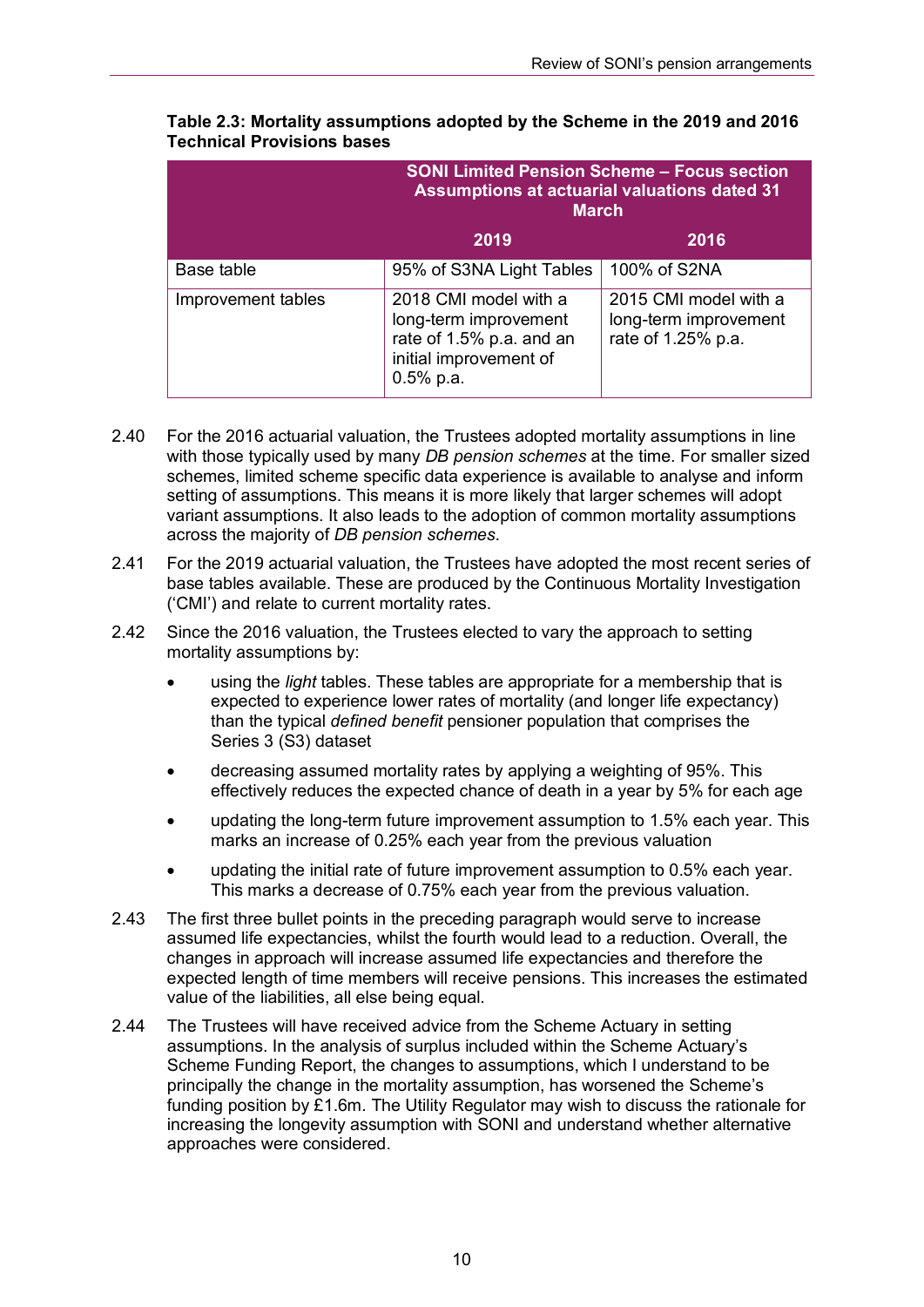2.45 The Pensions Regulator has not yet released the information they collect on valuations agreed between September 2018 and September 2019 (Tranche 14), which would allow us to benchmark the assumptions set by the Trustees. In Chart 2.1 and 2.2 I have illustrated the trends seen in the *defined benefit pension scheme* universe since TPR's Tranche 6, which covers the period from September 2010.



**Chart 2.1: range of life expectancies assumed by defined benefit pension schemes for pension for male pensioners aged 65 at the valuation date**

**Chart 2.2: range of life expectancies assumed by defined benefit pension schemes for pension for male pensioners aged 45 at the valuation date**

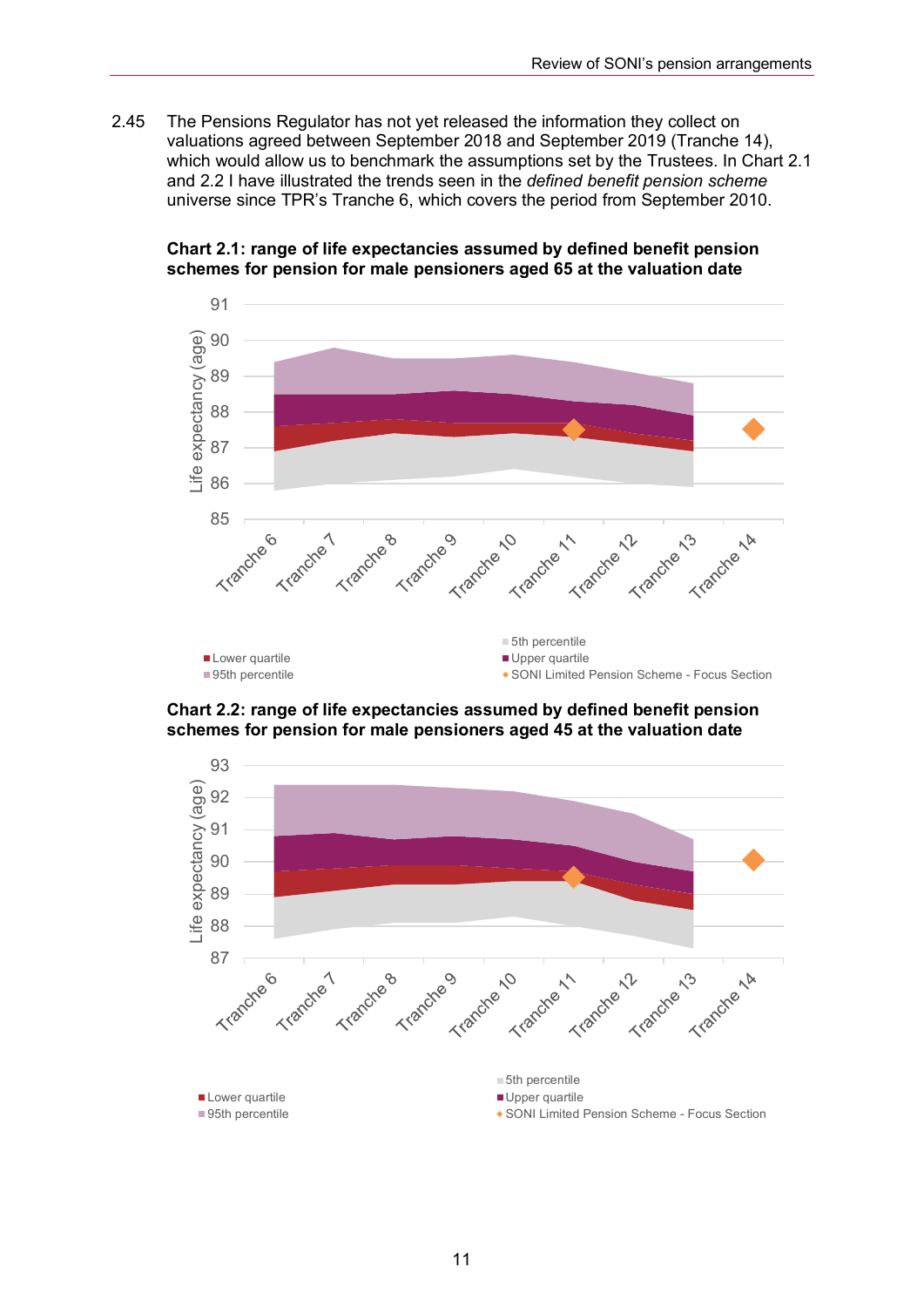2.46 We note that over the three-year period there was a general reduction in life expectancies assumed by other schemes in the DB universe, this is illustrated from the trend of reduced life expectancies across the percentiles shown in Charts 2.1 and 2.2. If the Trustees followed this trend of assuming a lower life expectancy in the 2019 valuation, then the reported liabilities and employer contribution rate would be lower.

### **Other assumptions**

2.47 The assumptions discussed in this section are the main assumptions in the valuation and those specifically mentioned in the work package. We have briefly considered the other assumptions and have not identified any particular issues.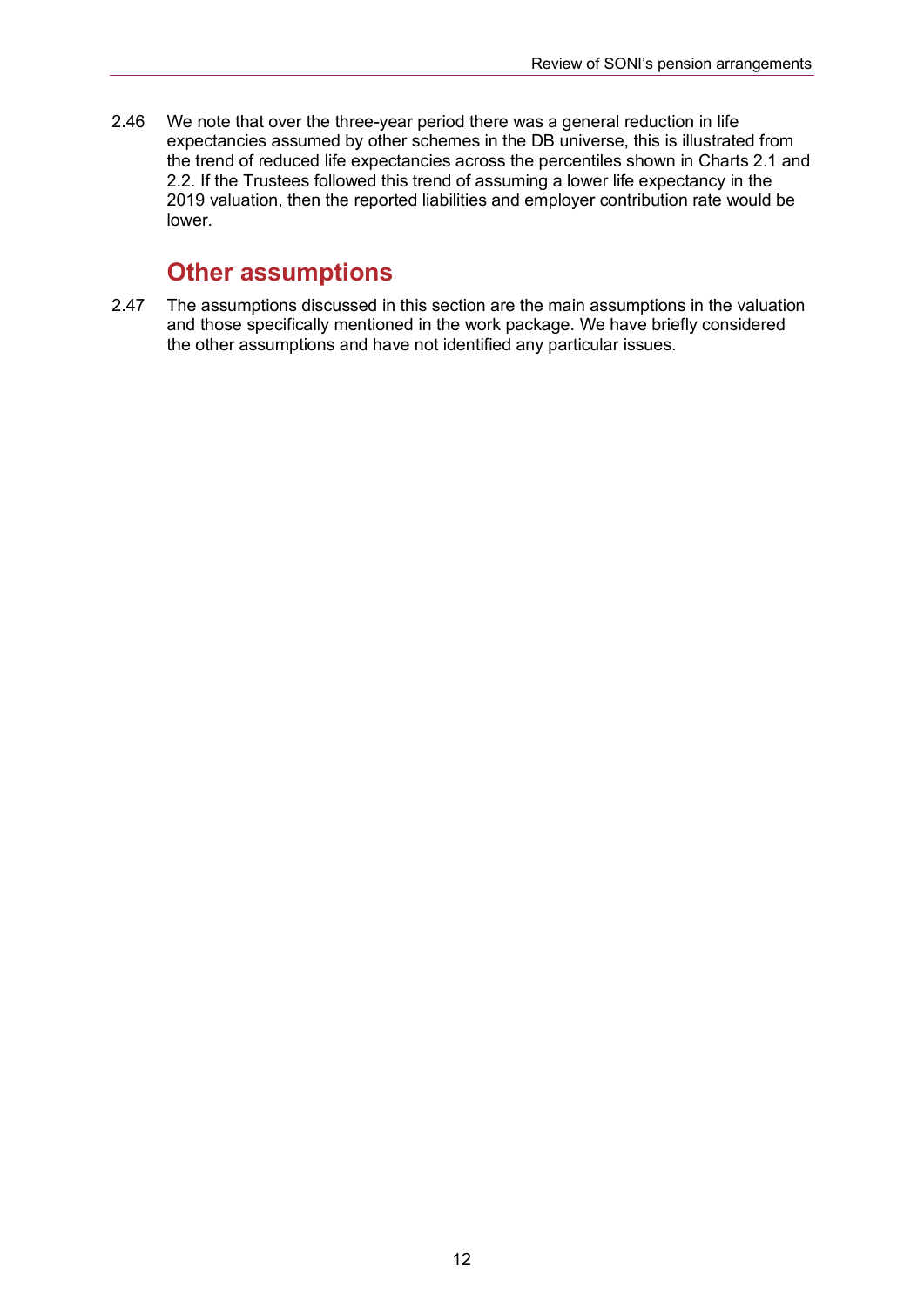## <span id="page-14-0"></span>**3 DB pension contributions**

An employer contribution rate of 52% of pensionable pay is consistent with the funding valuation assumptions and Schedule of Contributions in place from 1 July 2020 to 31 March 2026.

- 3.1 For the Trustees, a principal aim of their triennial valuations is to assess the contributions required from the Scheme's sponsor. The assumptions detailed in Section 2 help assess the size of contributions required. These are split into two categories:
	- **Future service cost** this is assessed as the cost of a member accruing an additional year of service, expressed as a proportion of their annual *pensionable pay*. This is the rate that the Trustees would calculate for SONI to pay into the Scheme for each member still actively accruing service on SONI's payroll (the rate includes any employee contributions)
	- **Deficit repair contributions** the Scheme's past service liability is calculated based on the service accrued up to the date of the valuation. Where this liability (assessed on the Trustees' *Technical Provisions* basis) is higher than the value of the Scheme's assets, they will require contributions to be paid to bridge the shortfall, *deficit repair contributions*. It is common for sponsors of *defined benefit pension schemes* to spread these contributions out over an agreed recovery period. These are discussed further in Section 4.

### **Contributions in respect of future accrual**

- 3.2 SONI's requested costs are based on an employer contribution rate of 52.0% and a member contribution rate of 6% of pensionable pay. This is consistent with the Schedule of Contributions in place from 1 July 2020 until 31 March 2026.
- 3.3 The Scheme is closed to new members, but open to accrual for current active members. However, as noted in Section 2, my comments on the membership data point to a declining active membership, and therefore the overall cost (in £ terms) of continuously accruing new benefits decreases as the population of active members decreases.
- 3.4 The employer contribution in the previous valuation was 38.4% and previous price control costs were based on this rate.
- 3.5 The main reason for the increase in employer contribution rate is the change in the *discount rate* used to value the cost of new benefits being accrued. The lower *discount rate* has been primarily driven by decreasing gilt yields.
- 3.6 The increase in the assumed rate of CPI has increased the expected nominal value of pension in payment in the future. The change in these two assumptions accounts for most of the increase in the employer contribution rate. The cost of accrual will also be sensitive to the changes made to the mortality assumptions.
- 3.7 An employer contribution rate of 52% of *pensionable pay* is in line with our expectations given our understanding of the benefit structure and assumptions used.
- 3.8 The active membership of the Scheme reduced from 28 to 12 members over the three years between 2016 and 2019. Therefore, the employer contribution rate applies to fewer members, reducing actual costs in relation to future service. As this membership reduces over the next few years the total contributions paid in respect of accrual will also decrease until the active population become in-payment or deferred pensioners.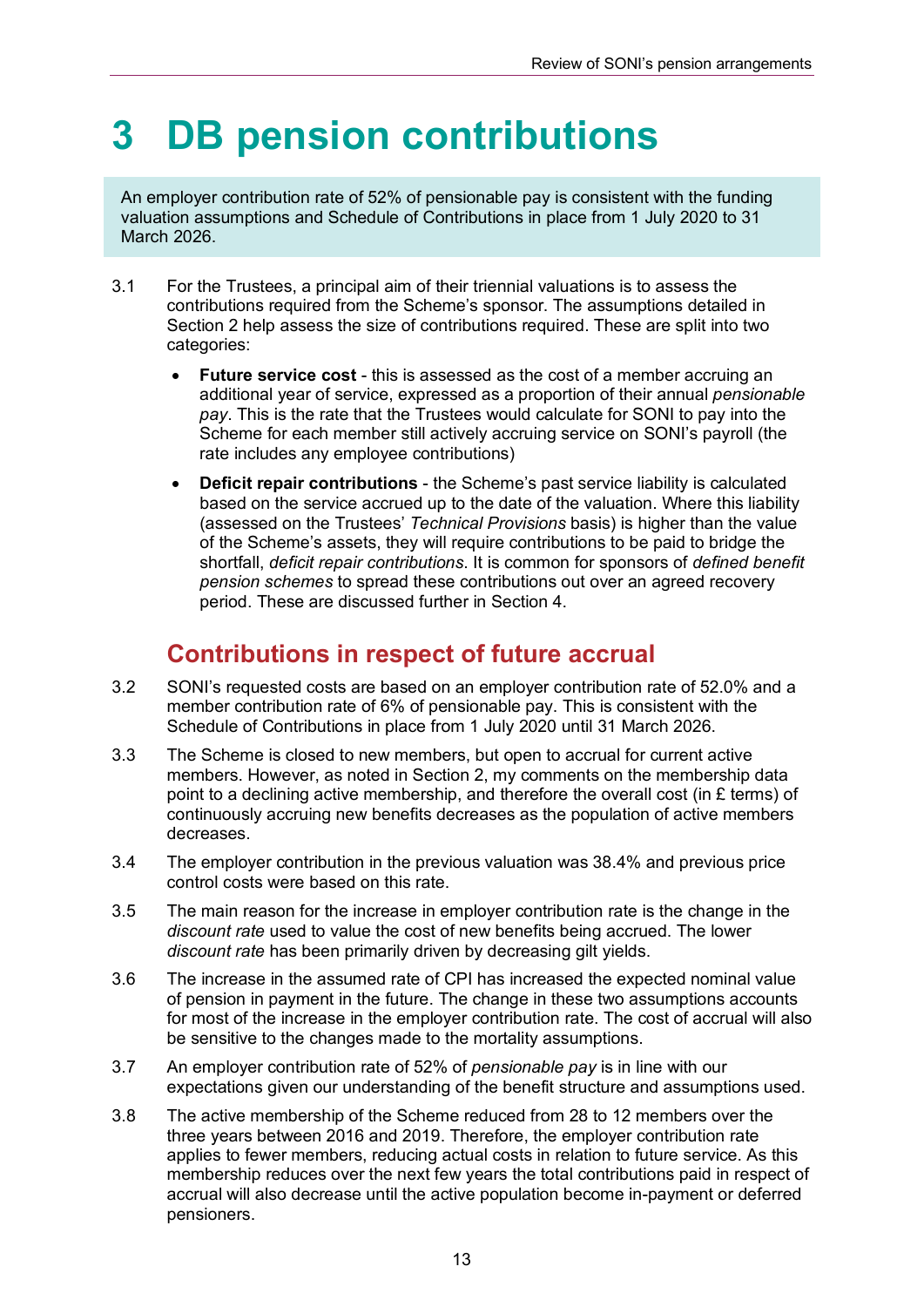3.9 The costs requested in the Business Plan are consistent with the employer contribution rate and membership profile of the scheme.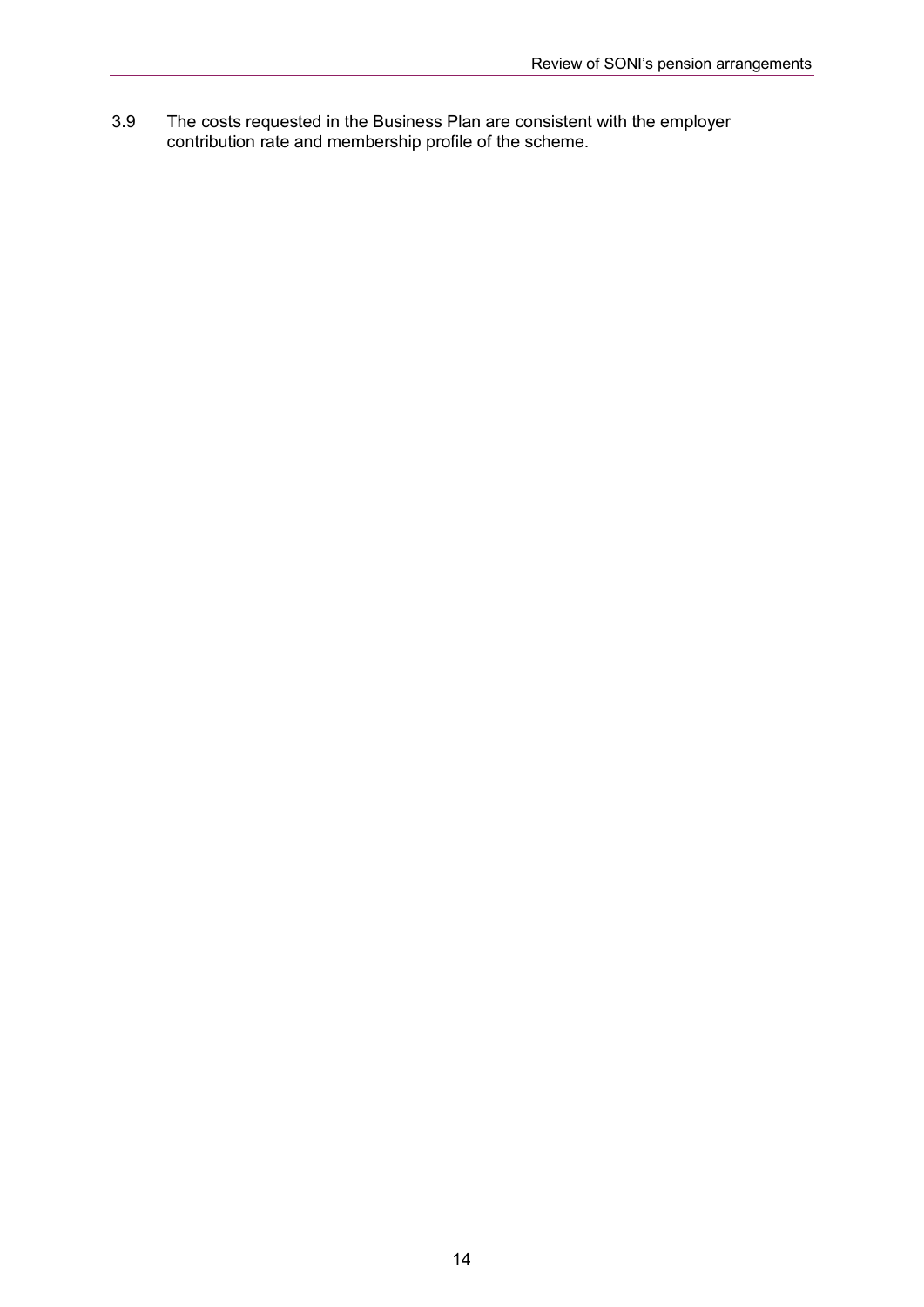## <span id="page-16-0"></span>**4 Recovery plan**

Given the strength of the *covenant* and the desire to create fairness for different generations of consumer, the recovery plan of 10 years proposed by the Utility Regulator in its Draft Determination does not seem unreasonable and does not appear to be out of line with the recovery plan lengths of other regulated companies.

### **Deficit repair contributions and recovery plan**

- 4.1 Between the 2016 and 2019 valuations, the deficit increased from £0.7m to £4.4million. The principal reason for the increase was the change in market conditions, i.e. the decrease in the *discount rate* and the increase in the CPI assumptions, which in isolation increased the Scheme's deficit by £7.3m. Amongst other factors, excess investment returns above that assumed at the 2016 valuation acted to reduce the deficit. The net increase in the deficit over the period was £3.7m.
- 4.2 To remedy the deficit, the Trustees of the Scheme and SONI agreed an updated recovery plan, requiring *deficit repair contributions* of £860k per year from 1 July 2020 to 31 March 2026. This led to an increase of approximately £800k per year relative to the previous *deficit repair contributions*.
- 4.3 I understand that the Utility Regulator would want to encourage SONI to seek cost efficiencies and ensure the consumer interest is appropriately represented when agreeing pension costs. For SONI, I expect a strong covenant assessment would provide comfort to the Trustees and allow a more flexible funding approach to be adopted relative to typical DB arrangement in the private sector, to the extent it's appropriate.
- 4.4 In view of a potentially significant increase in contribution amounts, a typical company might reasonably look to explore ways they could best manage any increase. For instance, the valuation process may involve suitably robust discussions relating to some, or all, of the following:
	- The overall level of prudence in the assumptions adopted (see section 2 for further discussion)
	- Whether the recovery plan should reflect *outperformance* above the prudent *discount rate* to be allowed for in calculating the return on the scheme's assets
	- The option of longer recovery plan periods, such that the cost is spread further, and such that favourable asset returns can emerge and negate the need for the continuation of the recovery plan at future valuations
	- Other methods, such as a charge over the sponsoring employer's assets
- 4.5 In relation to the length of the Recovery Period, the proposal from the Utility Regulator in the Draft Determination is to spread the recovery plan over 10 years. SONI have objected to the timescale in their response to the Draft Determination, supported by the response from Northern Ireland Electricity Networks (NIE). They both refer to the TPR guidance around recovery plans. SONI argue that:

*'It would be highly likely that The Pensions Regulator (TPR) would be concerned by a ten year recovery plan in these circumstances. TPR's data shows that only around 20% of schemes have a recovery plan length of ten years or longer and that these are mostly from covenants described as 'weak'.'* 

4.6 It is important to note that the Scheme arrangements are not typical as it is funded by a regulated company. Two relevant factors are: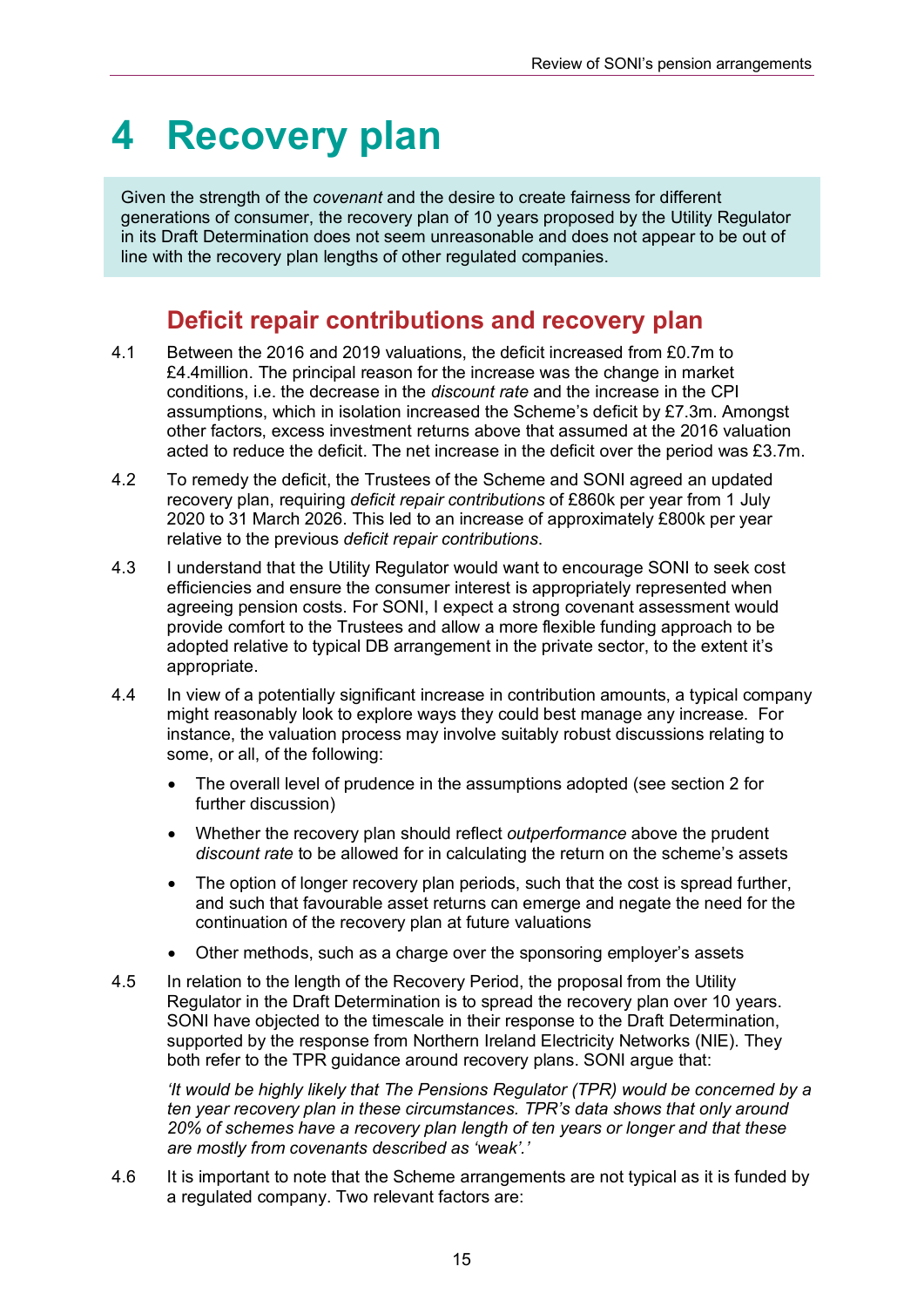- TPR's concern around the length of *recovery periods* relates to funding security, and the extent to which the employer's ability to support the scheme may reduce over time. As SONI is able to pass through pension costs to consumers, this is arguably less of a concern relative to a typical scheme. It is therefore better placed than many schemes to adopt a non-standard approach, where that is justifiable based on wider objectives. I also note that more comparable arrangements, e.g. some of those regulated by Ofgem and Ofwat, have adopted 10-year recovery plans.
- We understand that the Utility Regulator wishes to encourage SONI to consider the consumer interest. This suggests that the timing of contributions may be a more relevant consideration for the Scheme than for a typical scheme. For a typical scheme, if an employer contributes earlier on due to a shorter *recovery period*, they will pay less in the future. The timing doesn't necessarily affect how much they pay. However, the timing of the payments does make a difference as to who pays in relation to the Scheme. It is the consumers in each year who pay the costs. The interests of the consumers, both short term and long term, need to be taken into account when determining an appropriate recovery plan for the Scheme.
- 4.7 Further, we note that TPR guidance acknowledges that recovery plans should be based on scheme specific circumstances.

*'Although affordability of deficit repair contributions is a factor to consider, this does not mean that an employer should be expected to pay deficit repair contributions at a particular level simply because it would be able to afford to contribute at that level or because it has been paying them at that level. Instead, trustees can use the flexibilities available in recovery plans to ensure that they are appropriately tailored to both scheme and employer circumstances.'* [2](#page-17-0)

- 4.8 The Schedule of Contributions cannot be revised upon the completion of the valuation as at 31 March 2022, which will be required to be finalised no later than 30 June 2023. If the Utility Regulator does not allow for the full *deficit repair contributions* up until this point, then SONI will still have to pay them based on the current Schedule of Contributions up until a new Schedule of Contributions comes into effect.
- 4.9 We have not been provided with information which describes the negotiation process at the 2019 valuation, and evidences concessions on the valuation approach obtained by SONI. If the Utility Regulator has concerns around the 2019 valuation outcome, one potential option could be to allow for the requested costs up to 30 June 2023, but then reduce the allowance to ensure that suitably robust negotiations with the Trustees take place in future valuations in respect of:
	- the assumptions used to calculate the Scheme's liabilities, and therefore the size of any deficit; and
	- the length of the recovery plan and the level of the *deficit repair contributions* required to bridge any deficit.
- 4.10 Given the strength of the *covenant* and an objective to ensure fairness for different generations of consumer, a recovery plan of 10 years proposed by the Utility Regulator in its Draft Determination does not seem unreasonable.

<span id="page-17-0"></span> $<sup>2</sup>$  The Pensions Regulator publish th[e funding defined benefits code of practice](https://www.thepensionsregulator.gov.uk/en/document-library/codes-of-practice/code-3-funding-defined-benefits-) on their website, the</sup> current code of practice has been in force for schemes based in Northern Ireland since July 2015.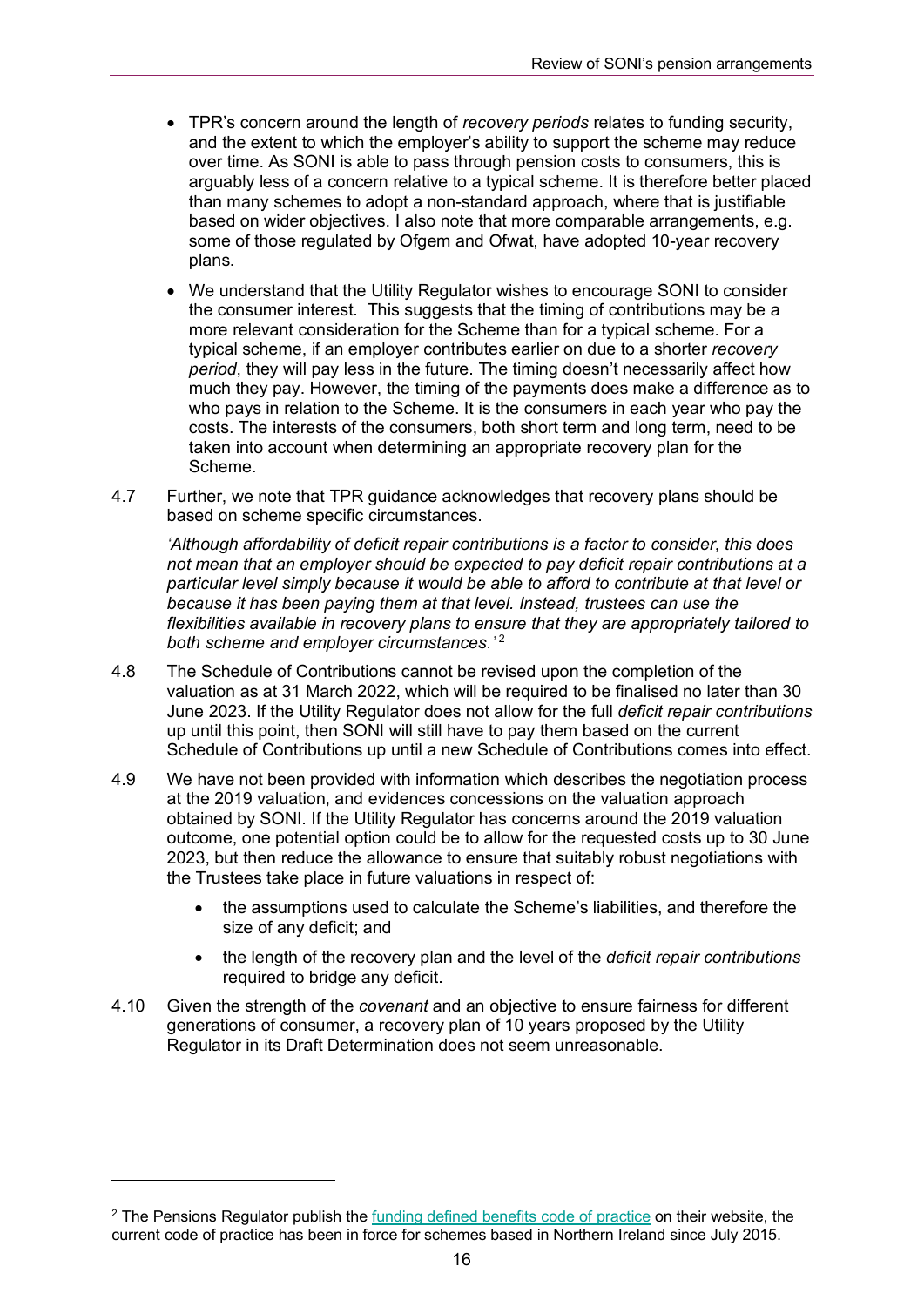## <span id="page-18-0"></span>**5 DC pension contributions**

- 5.1 We have performed a very high level review on the employer contribution rate for the *defined contribution scheme*. SONI appointed actuarial consultancy firm LCP to benchmark the DC scheme. This was shared with me in Appendix W to the Business Plan.
- 5.2 The average employer contribution rate of 7% is slightly below with what might be considered typical across other employers. Data collected on the FTSE100 companies suggest that the average employers on the index are paying 11.2% of *pensionable pay* (where some or all of employees' contributions are matched)<sup>[3](#page-18-1)</sup>.
- 5.3 I have not considered the request *defined contribution* pension costs beyond this.

<span id="page-18-1"></span><sup>&</sup>lt;sup>3</sup> 15th edition of the Willis Towers Watson's [FTSE 350 DC Pension Scheme Survey](https://www.willistowerswatson.com/en-GB/Insights/2020/07/ftse-350-defined-contribution-pension-survey-2020)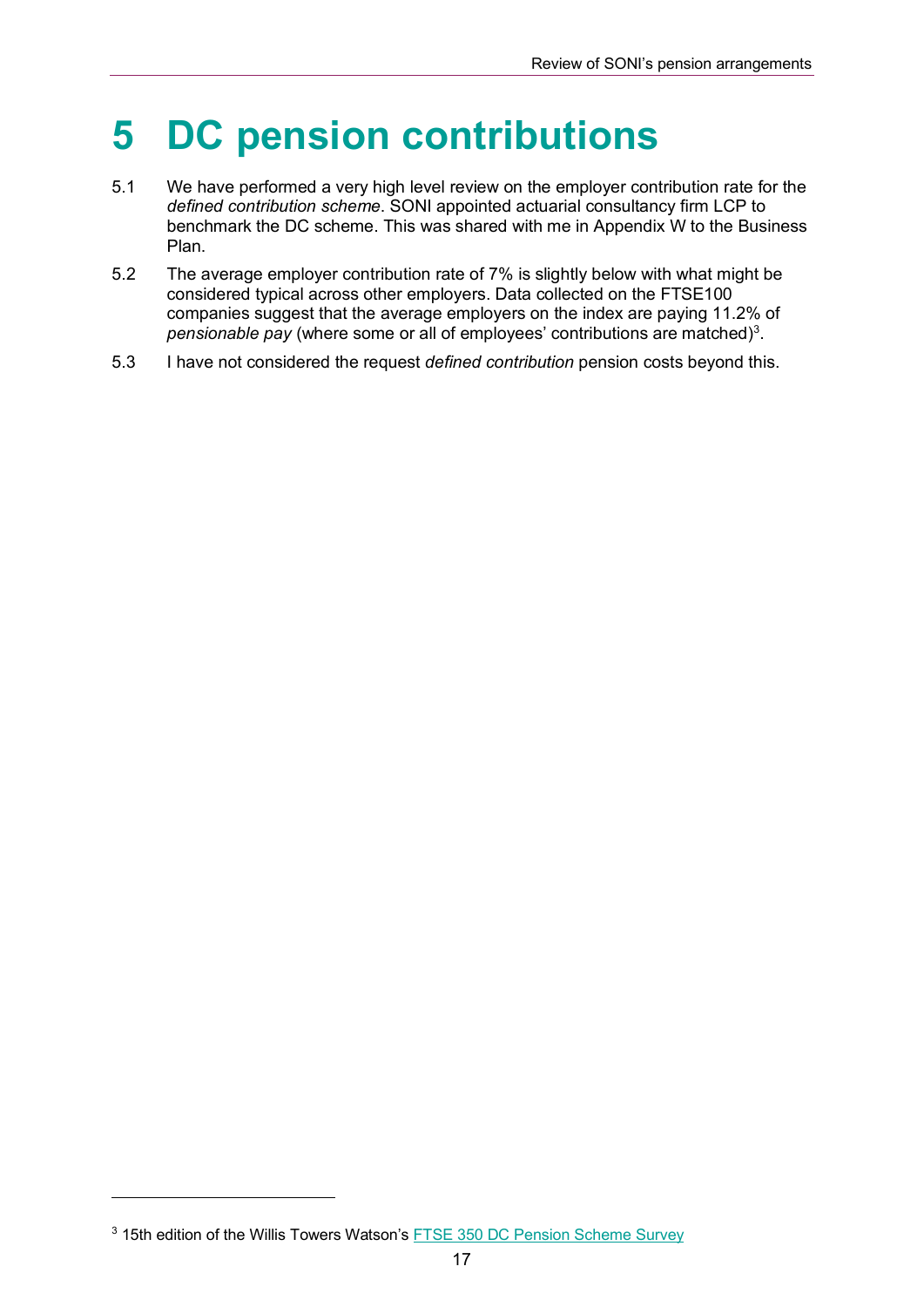## <span id="page-19-0"></span>**6 Summary**

- 6.1 Overall, we have no major concerns with the approach used to determine SONI's pension costs. The focus of my review has been on the costs requested in respect of the *defined benefit* section, the Focus Section.
- 6.2 The assumptions used as a part of the most recent actuarial valuation were not unreasonable when benchmarking with publicly available information. In considering the Scheme's assumptions compared to the assumptions adopted at the previous actuarial valuation I identified that the *Technical Provisions* basis, in particular the mortality assumption had strengthened when compared to other schemes in the DB universe. I suggest that the Utility Regulator engages with SONI to understand the rationale behind the strengthened basis and the process for setting other assumptions and determining the overall level of prudence.
- 6.3 The 2019 actuarial valuation identified a deficit within the scheme when assessed on the Trustees' *Technical Provisions* basis. The recovery plan agreed by the Trustees and SONI reflects a contribution schedule that bridges this deficit over seven years. Given the strength of the *covenant* and the desire to create fairness for different generations of consumer, the recovery plan of 10 years proposed by the Utility Regulator in its Draft Determination does not seem unreasonable and does not appear to be out of line with the recovery plan lengths of other regulated companies, as detailed in Section 4.
- 6.4 Should it be beneficial to the Utility Regulator, the Government Actuary's Department would be able to assist the Utility Regulator in any engagement they may have with SONI as a part of the consultation process following the next actuarial valuation, due as at 31 March 2022.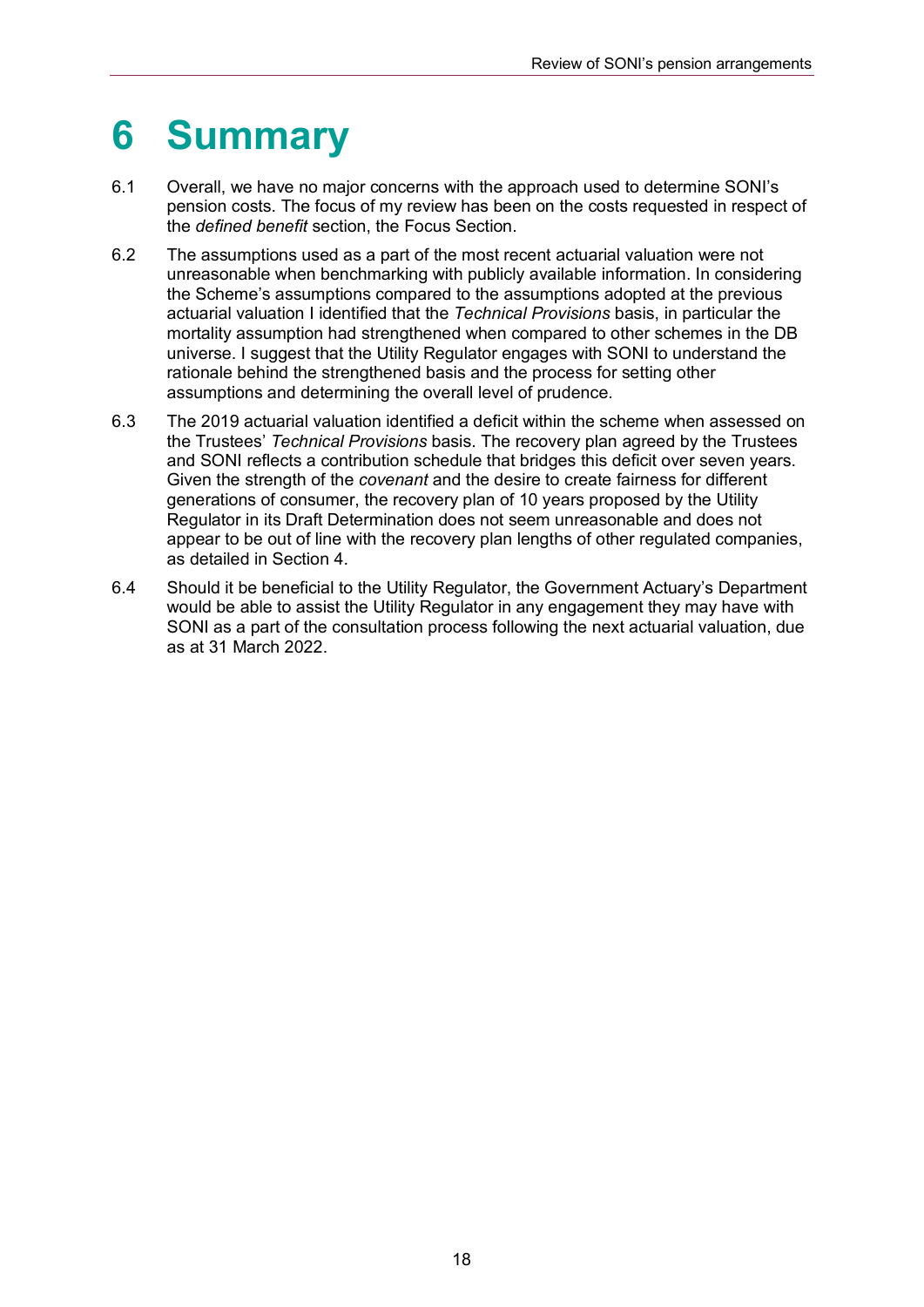# <span id="page-20-0"></span>**Appendix A: Scope of work**

A high-level summary of the requirements for this review is set out below, based on the Scope of Work, as described in the Pension Briefing – for GAD. The Utility Regulator engaged GAD to provide opinion on:

- 1) The reasonableness of assumptions used in the actuarial report. For example:
	- a) Salary forecasts of 3.9% p.a. which is higher than SONI own forecasts in the business plan.
	- b) Inflation forecasts higher than business plan and OBR or Bank of England.
	- c) Amended *discount rate* which appears to be having a material impact on the deficit valuation (based on sensitivity analysis).
- 2) The length of the recovery plan to bridge the deficit identified at the 2019 actuarial valuation
- 3) The level of contributions in respect of the Focus Section (the DB scheme)
- 4) The level of contributions in respect of the Options Section (the DC scheme)
- 5) Any other pertinent issues arising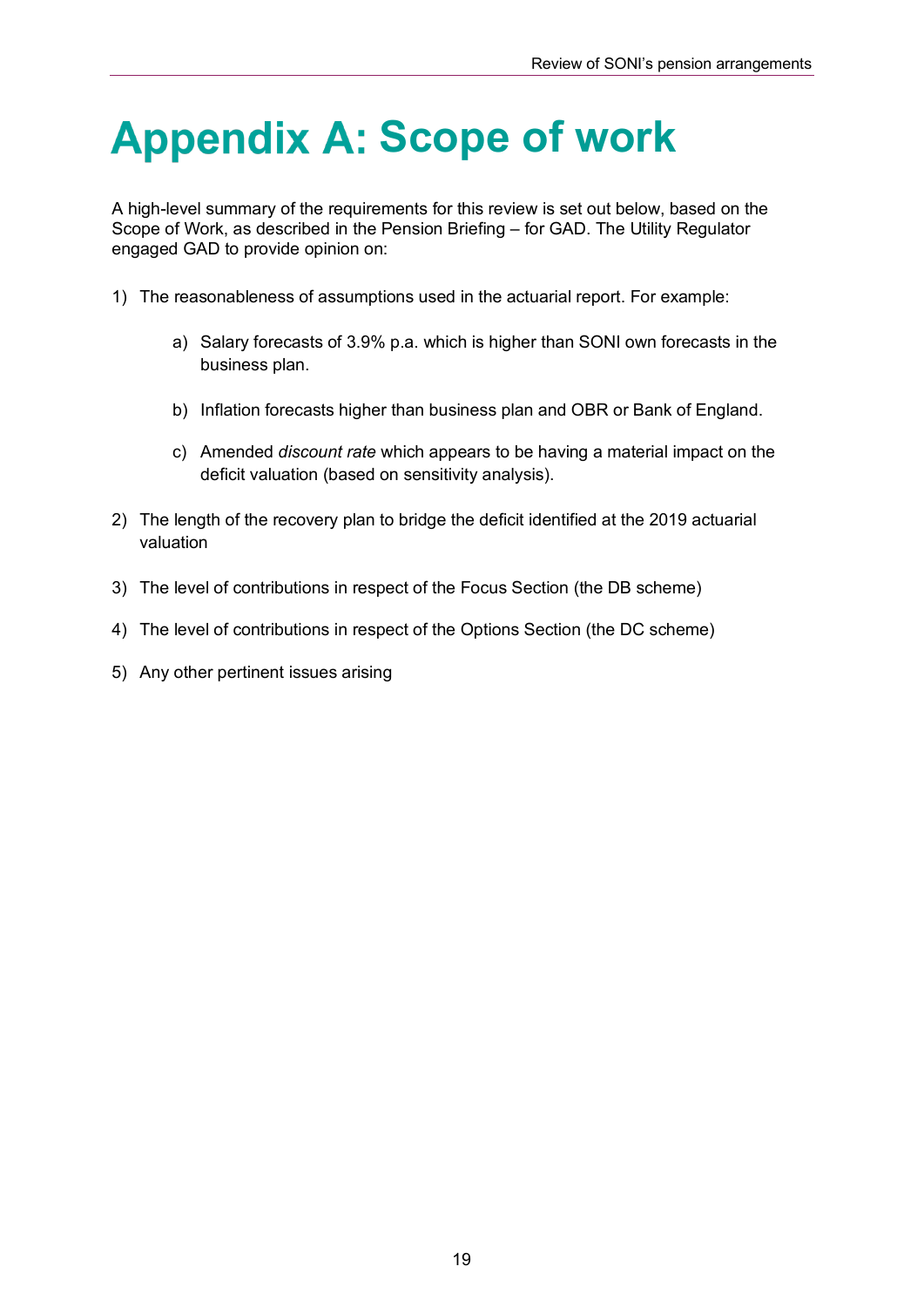## <span id="page-21-0"></span>**Appendix B: Information used for the review**

B.1 The information listed in this appendix has been used as data under Technical Actuarial Standards 100. If there is any concern about the validity of this data then this will impact the information provided within this report.

#### *Information regarding the SONI business plan*

1 Appendix W of SONI's business plan for the Price Control period 2020-2025

#### *Information regarding the SONI Pension Scheme – Focus Section*

- 2 The Scheme Actuary's actuarial valuation report as at 31 March 2019
- 3 Statement of Funding Principles, dated June 2020;
- 4 Schedule of Contributions, dated June 2020;
- 5 Recovery plan, dated June 2020;

#### *Publicly available reference information*

- 6 ['Scheme funding analysis 2020',](https://www.thepensionsregulator.gov.uk/en/document-library/research-and-analysis/scheme-funding-analysis-2020/scheme-funding-analysis-2020-annex) The Pensions Regulator, 2020
- 7 ['Scheme funding analysis 2020: Annex'](https://www.thepensionsregulator.gov.uk/en/document-library/research-and-analysis/scheme-funding-analysis-2020/scheme-funding-analysis-2020-annex), The Pensions Regulator, 2020
- 8 ['FTSE 350 DC Pension Survey 2020'](https://www.willistowerswatson.com/en-GB/Insights/2020/07/ftse-350-defined-contribution-pension-survey-2020), Willis Towers Watson, 2020

#### *Information regarding approaches by other regulators*

- 9 Ofgem [https://www.ofgem.gov.uk/publications-and-updates/revised-pension](https://www.ofgem.gov.uk/publications-and-updates/revised-pension-allowance-values-and-completion-2017-reasonableness-review)[allowance-values-and-completion-2017-reasonableness-review](https://www.ofgem.gov.uk/publications-and-updates/revised-pension-allowance-values-and-completion-2017-reasonableness-review)
- 10 Ofgem's consultation [https://www.ofgem.gov.uk/publications-and-updates/decision](https://www.ofgem.gov.uk/publications-and-updates/decision-ofgems-policy-funding-pension-scheme-established-deficits)[ofgems-policy-funding-pension-scheme-established-deficits](https://www.ofgem.gov.uk/publications-and-updates/decision-ofgems-policy-funding-pension-scheme-established-deficits)
- 11 Utility Regulator, Northern Ireland [https://www.uregni.gov.uk/consultations/nie](https://www.uregni.gov.uk/consultations/nie-networks-transmission-and-distribution-price-control-rp6-draft-determination)[networks-transmission-and-distribution-price-control-rp6-draft-determination](https://www.uregni.gov.uk/consultations/nie-networks-transmission-and-distribution-price-control-rp6-draft-determination)
- 12 Ofwat's treatment of deficit costs [https://www.ofwat.gov.uk/wp](https://www.ofwat.gov.uk/wp-content/uploads/2015/11/prs_in1317pr14pension.pdf)[content/uploads/2015/11/prs\\_in1317pr14pension.pdf](https://www.ofwat.gov.uk/wp-content/uploads/2015/11/prs_in1317pr14pension.pdf)
- 13 Ofcom's treatment of deficit cost [https://www.ofcom.org.uk/about](https://www.ofcom.org.uk/about-ofcom/latest/media/media-releases/2010/ofcom-statement-on-bt-pensions)[ofcom/latest/media/media-releases/2010/ofcom-statement-on-bt-pensions](https://www.ofcom.org.uk/about-ofcom/latest/media/media-releases/2010/ofcom-statement-on-bt-pensions)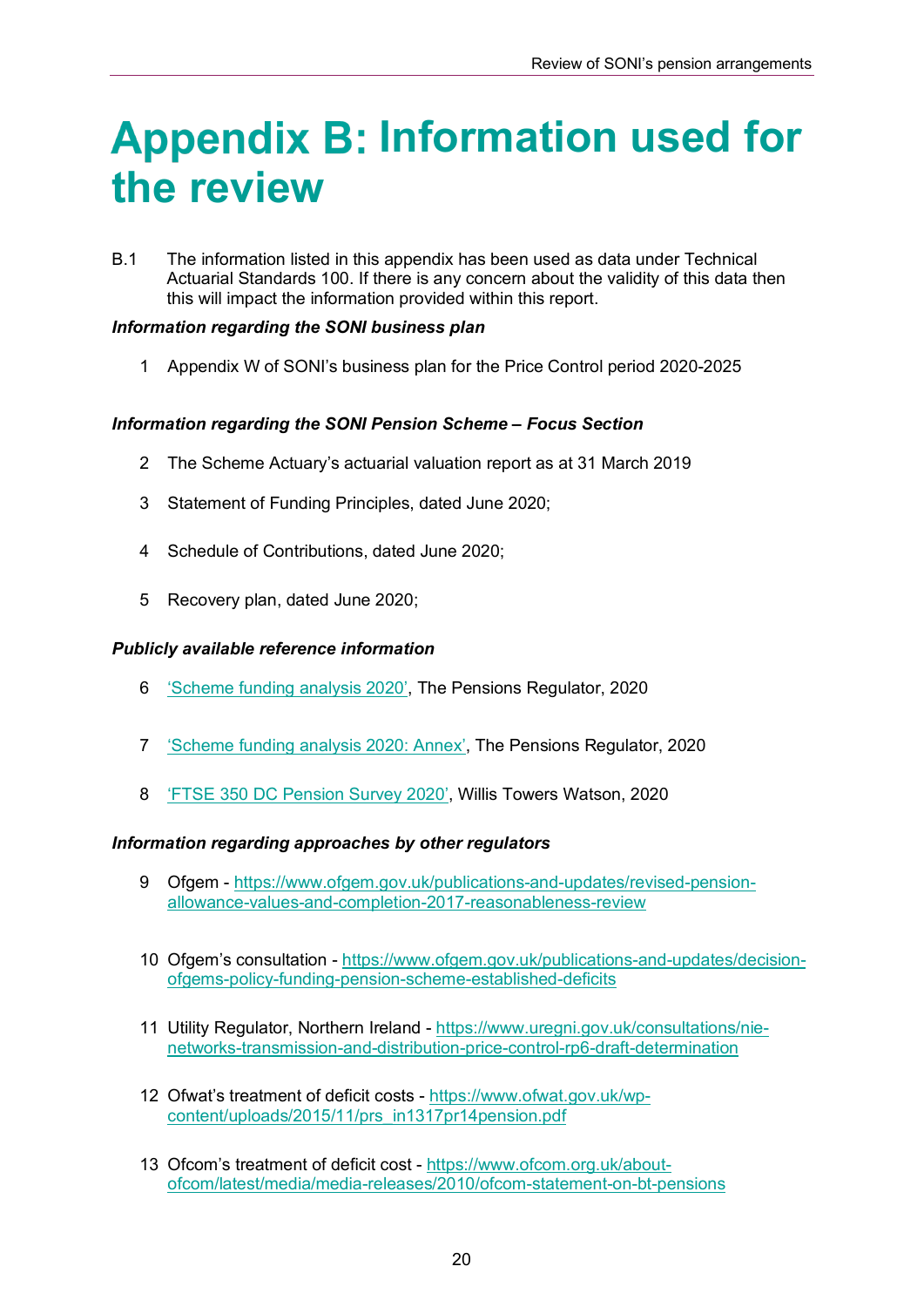14 Ofwat review of DB pension costs - [https://www.ofwat.gov.uk/wp](https://www.ofwat.gov.uk/wp-content/uploads/2019/01/Ofwat-Targeted-Review-of-DB-Pensions-v5.0.pdf)[content/uploads/2019/01/Ofwat-Targeted-Review-of-DB-Pensions-v5.0.pdf](https://www.ofwat.gov.uk/wp-content/uploads/2019/01/Ofwat-Targeted-Review-of-DB-Pensions-v5.0.pdf)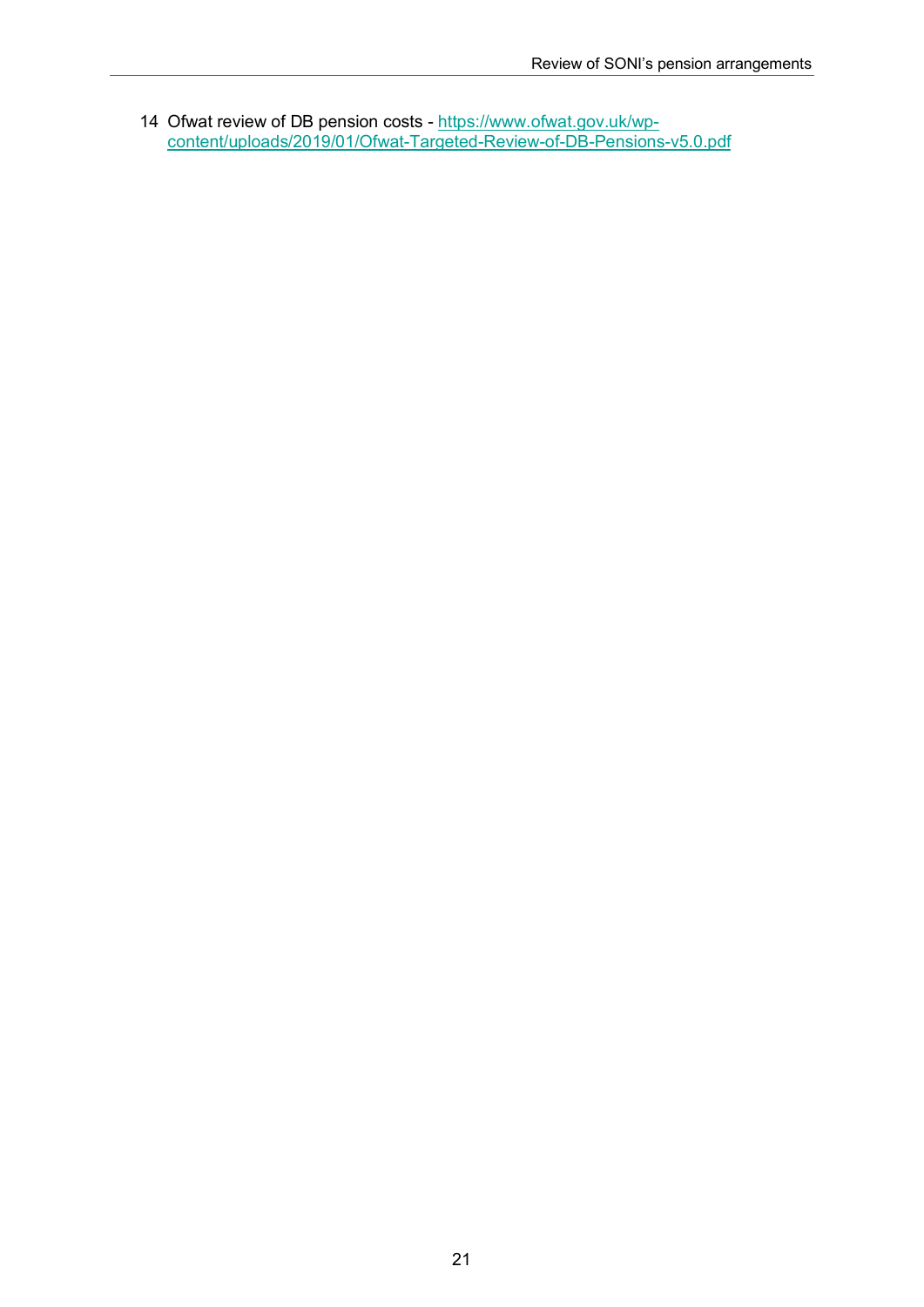## <span id="page-23-0"></span>**Appendix C: Background to scheme funding and contributions**

- C.1 Most UK private sector *defined benefit pension schemes* are subject to the scheme funding requirements of Part 3 of the Pensions Act 200[4](#page-23-1)<sup>4</sup> Pension schemes must have a full actuarial valuation carried out at least every three years. The purposes of such an actuarial valuation are:
	- to check whether the pension scheme's assets are sufficient to cover its accrued liabilities (referred to as its *Technical Provisions* in the Pensions Act 2004); and
	- to determine the contribution rate payable by the employer going forward<sup>[5](#page-23-2)</sup>
- C.2 Employers' contribution rates usually comprise two elements:
	- the employer's share of the *Standard Contribution Rate (SCR)*: this is the contribution rate required to meet the expected cost of pension benefits accruing to active members in respect of service in the relevant period (often the next three years), after deducting the members' contribution rate. The higher the members' contribution rate, the lower the employer's share of the **SCR**
	- adjustments for past service surplus or deficit: where an actuarial valuation shows that the scheme's assets are less than required to cover the expected cost of members' benefits which have accrued up to the valuation date, additional *deficit repair contributions* are required from the employer to make up the shortfall. Conversely, where the scheme's assets are more than sufficient, the employer's contributions may be reduced, depending on the scheme's rules
- C.3 The *Standard Contribution Rate* (SCR) therefore depends on the following three main factors:
	- the level of benefits being provided: the more generous the benefits, the higher the SCR. Also, the lower the members' contribution rate (as specified in the scheme rules), the higher the employer's share of the SCR
	- the actuarial assumptions used: the more optimistic the assumptions, the lower the expected cost now of providing the *defined benefits*[6](#page-23-3)

<span id="page-23-1"></span><sup>4</sup> For further information, please refer to the Pensions Regulator's regulatory code of practice 03, ['Funding defined benefits'.](http://www.thepensionsregulator.gov.uk/docs/code-03-funding-defined-benefits.pdf)

<span id="page-23-2"></span><sup>5</sup> The pension scheme's rules usually determine the rate of members' contributions. In a *defined benefit scheme*, the employer's contributions are usually variable, and depend on the scheme's experience. In other words, given a fixed rate of member contributions, the employer must ensure the scheme has sufficient assets to pay the specified benefits.

<span id="page-23-3"></span><sup>&</sup>lt;sup>6</sup> Other things being equal, the more optimistic the assumptions used to calculate the SCR, the greater the risk of actual future experience being worse than the assumptions used and hence of a deficit emerging in the pension scheme in the future.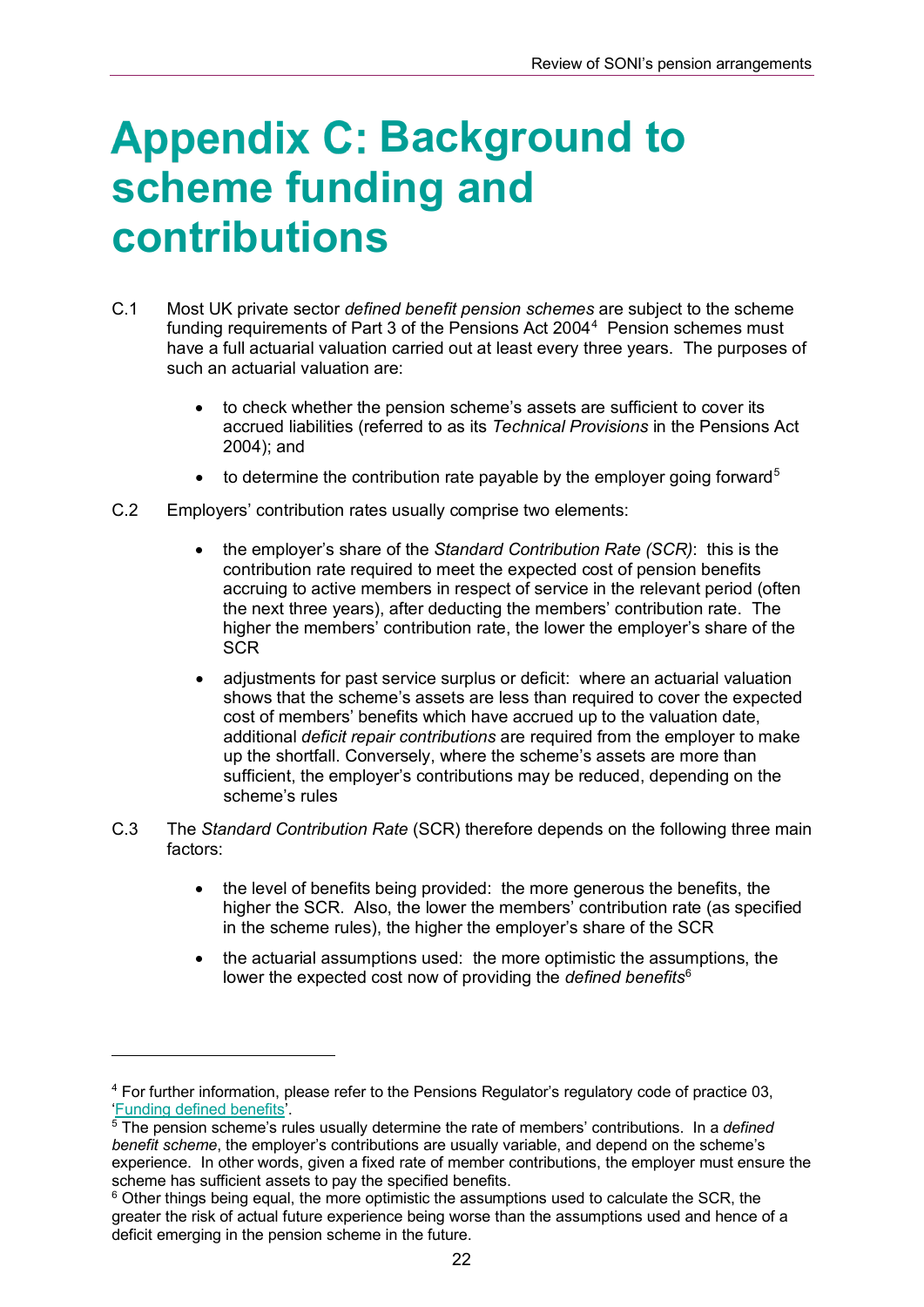- the membership profile of the pension scheme: the expected cost of providing a pension depends on the age of the members. SCRs are expected to increase as a member ages
- C.4 The amount of any *deficit repair contributions* depends on the following factors:
	- the scheme's funding position: this depends on the scheme's actual past experience, and also on the assumptions used for the valuation with regard to the scheme's future experience. Past experience affects both the scheme's liabilities (its obligations to pay members' pensions) and the scheme's assets (the fund which has built up from past contributions and the actual investment performance achieved to date)
	- the *recovery period*: in other words, the period over which any shortfall must be met by the employer through additional contributions. For any given deficit, the annual *deficit repair contribution* will be lower the longer the period over which the deficit is to be repaid
- C.5 Some key points on the scheme funding process are<sup>[7](#page-24-0)</sup>:
	- the assumptions to be adopted for funding purposes are not prescribed in legislation or guidance
	- assumptions must be set by the pension scheme trustees, after taking actuarial advice, and they generally must be agreed by the sponsoring employer. Assumptions must reflect the scheme's and the sponsoring employer's specific circumstances, in particular the trustees' view of the sponsoring *employer's covenant*
	- when calculating past service liabilities, assumptions must be prudent. The degree of *prudence* is not defined and will depend on the scheme's  $circumstances<sup>8</sup>$  $circumstances<sup>8</sup>$  $circumstances<sup>8</sup>$
	- the *recovery period* must also be agreed with the sponsoring employer. The trustees should aim to eliminate any funding shortfall 'as quickly as the employer can reasonably afford'
- C.6 A number of assumptions affect the results of an ongoing funding valuation. These include:
	- financial assumptions: including the *discount rate* (or equivalently, the assumed rate of return on the scheme's assets), pay increases, price inflation and pension increases
	- demographic assumptions: including assumed longevity (allowing for expected future longevity improvements), assumed rates of withdrawal from active service (and whether this is through voluntary withdrawal, ill-health, death or retirement), and the proportion of members in respect of whom dependants' benefits will be paid

 $<sup>7</sup>$  This list is not exhaustive.</sup>

<span id="page-24-1"></span><span id="page-24-0"></span><sup>8</sup> Please refer to Appendix D for a definition of '*prudence*' in this context.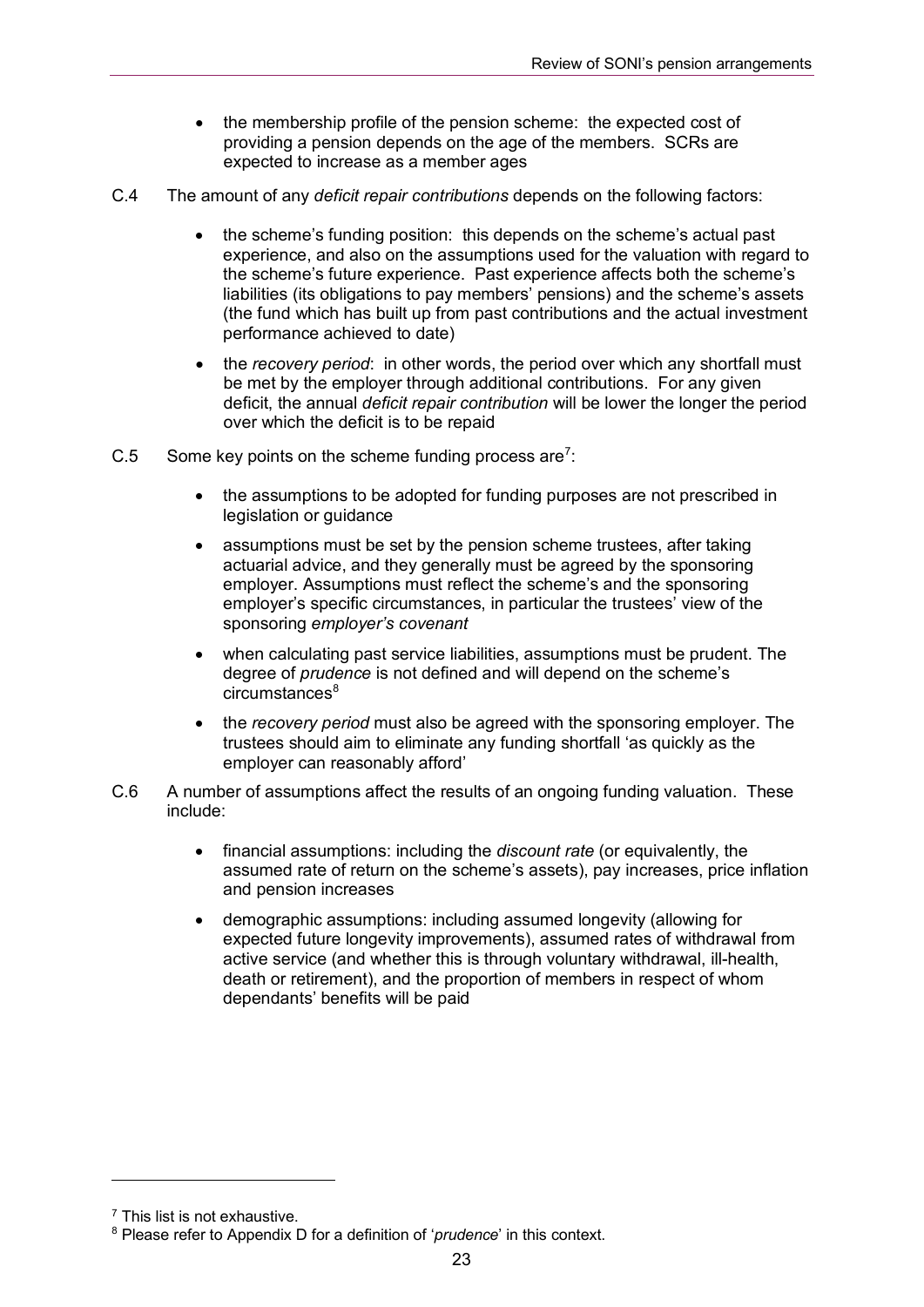- C.7 Actuarial valuations may be carried out for other purposes, for example to determine pension costs and liabilities for the sponsoring employer's financial statements under FRS102 or IAS 19, or to assess the extent to which the pension scheme's assets would be sufficient to *buy-out* the accrued liabilities with an insurer if the scheme were to wind up (referred to as a *solvency* or *buy-out* valuation). Different types of actuarial valuations use different methods and assumptions, as appropriate for the purposes of the valuation. This report considers scheme funding valuations of the SONI Pension Scheme – Focus Section, which are used to determine SONI's cash contributions to the scheme.
- C.8 The SONI Pension Scheme Focus Section uses an actuarial method called the *projected unit method*. This is a standard method which is commonly used for funding valuations
- C.9 The expected cost of pension benefits accruing to active members, expressed as a percentage of payroll, usually increases with age (although this depends on the actuarial assumptions used to calculate the expected cost). Where a pension scheme is closed to new entrants, this would be expected to result in an increase in the average age of active members over time, and hence an increase in the expected cost of benefits accruing to active members, expressed as a percentage of payroll.
- C.10 If the employer *standard contribution rate* (SCR) is calculated to be sufficient to meet the expected cost of benefits accruing to active members in the few (typically three) years following the valuation date, then the employer *SCR* (expressed as a percentage of payroll) would be expected to increase in the future for a closed scheme. Such an approach is called the *projected unit method*.
- C.11 Alternatively, the employer *SCR* could be calculated to be sufficient to meet the average expected cost of benefits accruing to active members for the remainder of their expected working lifetimes. This can result in a higher initial *SCR*, but with no further increases being expected in the future as the average age of active members increases. This is called the attained age method.
- C.12 Both the *projected unit method* and the attained age method are commonly used for funding valuations of closed pension schemes. The *projected unit method* would be expected to result in lower initial employer contributions than if the attained age method were used. The *projected unit method* is expected to lead to future increases in the employer *SCR* as the average age of active members' increases, but this should be considered in light of the corresponding expected reduction in *pensionable pay*.
- C.13 A *defined benefit pension scheme's* ultimate cost depends on three factors:
	- the scheme's benefits (including to what extent members pay for their own benefits);
	- the scheme's investment returns; and
	- members' experience (for example employees' pay rises, and pensioners' longevity)
- C.14 However, an employer's contributions to a pension scheme also depend on the method and assumptions used to calculate the contribution rates (in other words, the assumptions made regarding future investment returns and future experience).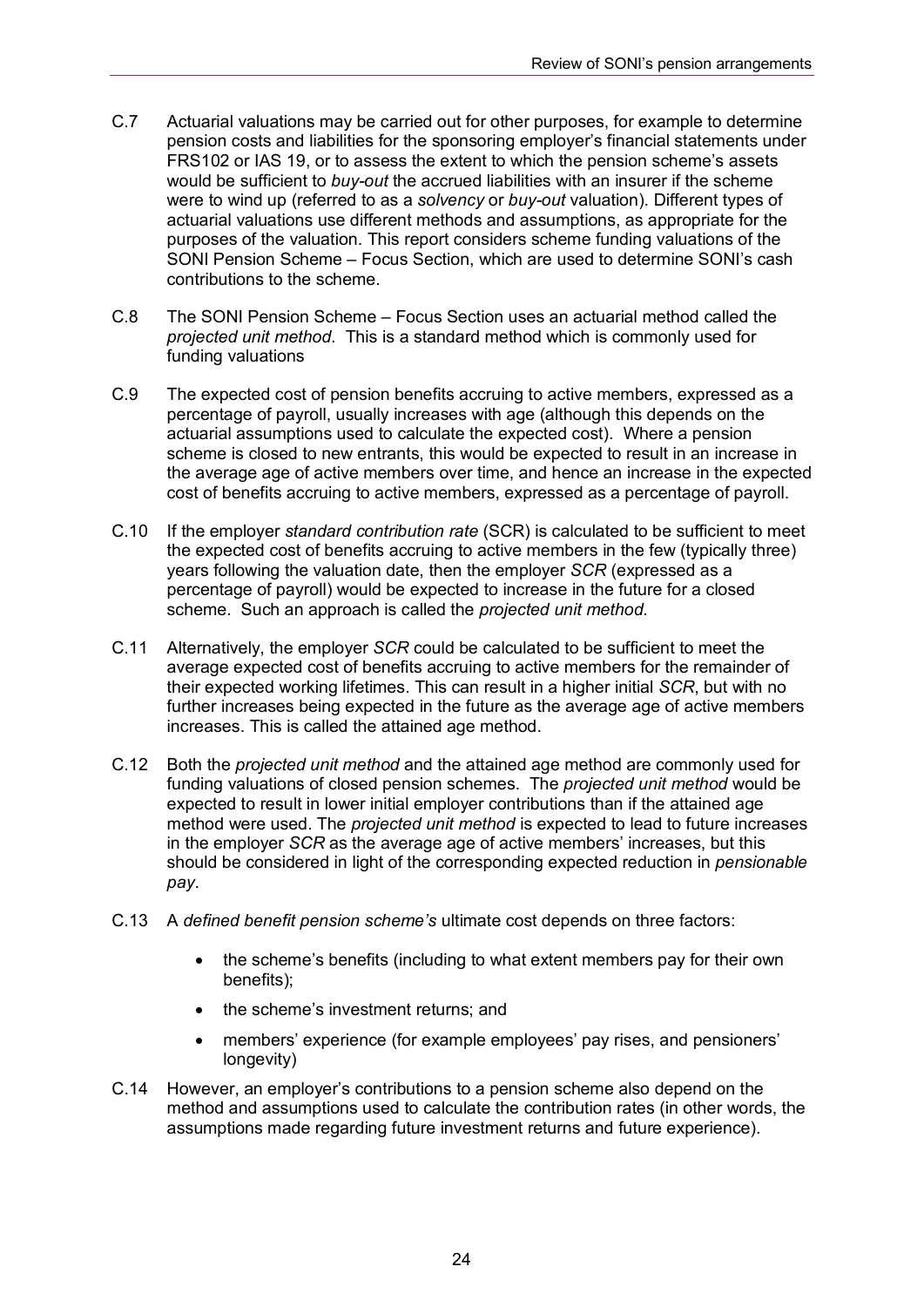C.15 The use of more prudent assumptions causes a higher initial contribution rate but would be more likely to result in a future valuation surplus and hence lower future contribution rates (assuming that surpluses are used to reduce contribution rates rather than to improve members' benefits). Therefore, differences in contribution rates which are caused by different methods and assumptions might, in broad terms, be expected to even themselves out over time (assuming the scheme is ongoing) but raise issues of equity between customers at different times if they are reflected in price limits.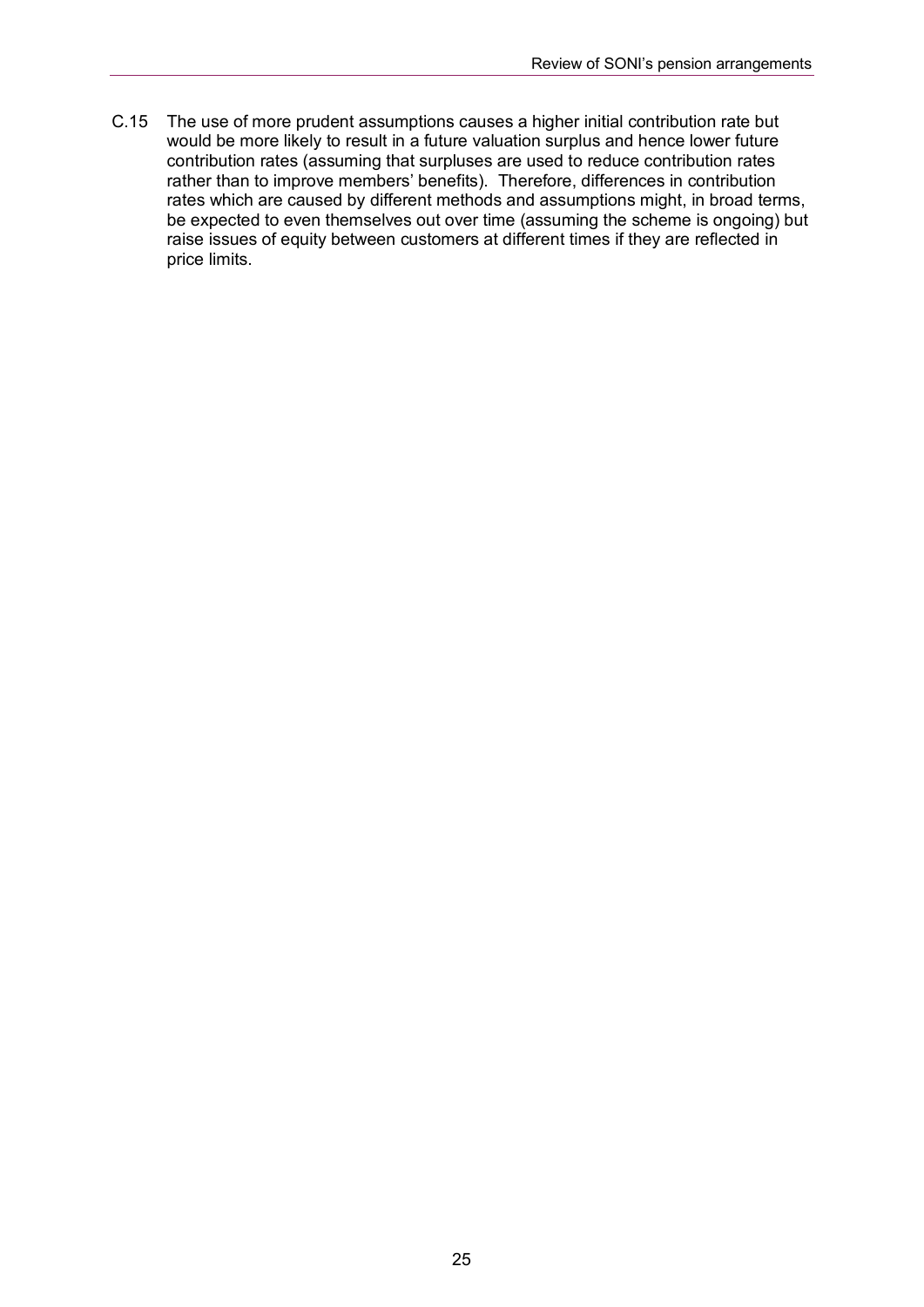## <span id="page-27-0"></span>**Appendix D: Glossary**

*Best estimate basis* – An actuarial basis where the future assumptions do not contain any *prudence*. There is felt to be an equal chance that the future experience will either be better or worse than predicted.

*Buy-out* – A financial transaction whereby a *DB pension scheme* pays a fixed amount to an insurance company in order for the insurance company to take on the obligation of meeting future benefit payments. This relieves the sponsoring employer of any liability associated with these benefit payments.

*Covenant* – see *employer covenant.*

*Deficit repair contributions* – Where an actuarial funding valuation shows that the scheme's assets are less than required to cover the expected cost of members' benefits which have accrued up to the valuation date (so the scheme is in 'deficit'), additional *deficit repair contributions* will be required from the employer to make up the shortfall. *Deficit repair contributions* are payable for a fixed term, known as the *recovery period*, after which the deficit would be expected to have been eliminated.

*Defined benefit pension scheme (DB scheme)* – A pension scheme in which an employee's pension is determined under the scheme rules. In a *final salary scheme*, the pension is based on the number of years of service and on the employee's *pensionable pay* at, or shortly before, the employee leaves active service. In a *career average scheme*, the pension reflects the employee's average *pensionable pay* throughout his or her active service. The cost of providing the defined benefits will depend on the scheme's experience. In most schemes, the employer has to provide additional funds to the scheme to meet the cost of providing the defined benefits, if experience is worse than expected. In other words, the risk of adverse experience usually rests with the sponsoring employer. Conversely, the employer usually benefits from reduced contributions if experience is favourable.

*Defined contribution pension scheme (DC scheme)* – A pension scheme in which the benefits paid to an employee depend on the level of contributions to the scheme, the investment return earned on the contributions, annuity rates at retirement and the provider's expense charges. There is no guaranteed level of benefits. In other words, the risk of adverse experience rests with the employee (who also benefits from any favourable experience).

*Discount rate* – The rate at which a *defined benefit pension scheme's* expected future benefit expenditure is discounted for the purpose of an actuarial valuation. That is, to convert a stream of expected future benefit cash flows to a current capitalised value. It can be thought of as corresponding to an assumed rate of return on assets. A higher *discount rate* (or assumed rate of return) means that the scheme's assets are expected to generate higher investment returns, and therefore the scheme needs to hold less assets now in order to meet its liabilities, its *funding level* is higher, and its *standard contribution rate* is lower.

*Employer covenant* – The degree to which the employer is willing and able to meet the funding requirements of the scheme.

*Funding level* – The ratio of the value of the pension scheme's assets to the assessed value of its accrued liabilities. A *funding level* of 100% means that the pension scheme is deemed to be 'fully funded'; in other words, its assets are expected to be sufficient to meet the expected cost of the benefits accrued to the valuation date, on the basis of the assumptions adopted for the valuation. A 'fully-funded' scheme is not guaranteed to be able to meet its future liabilities; it is only an expectation based on the assumptions adopted.